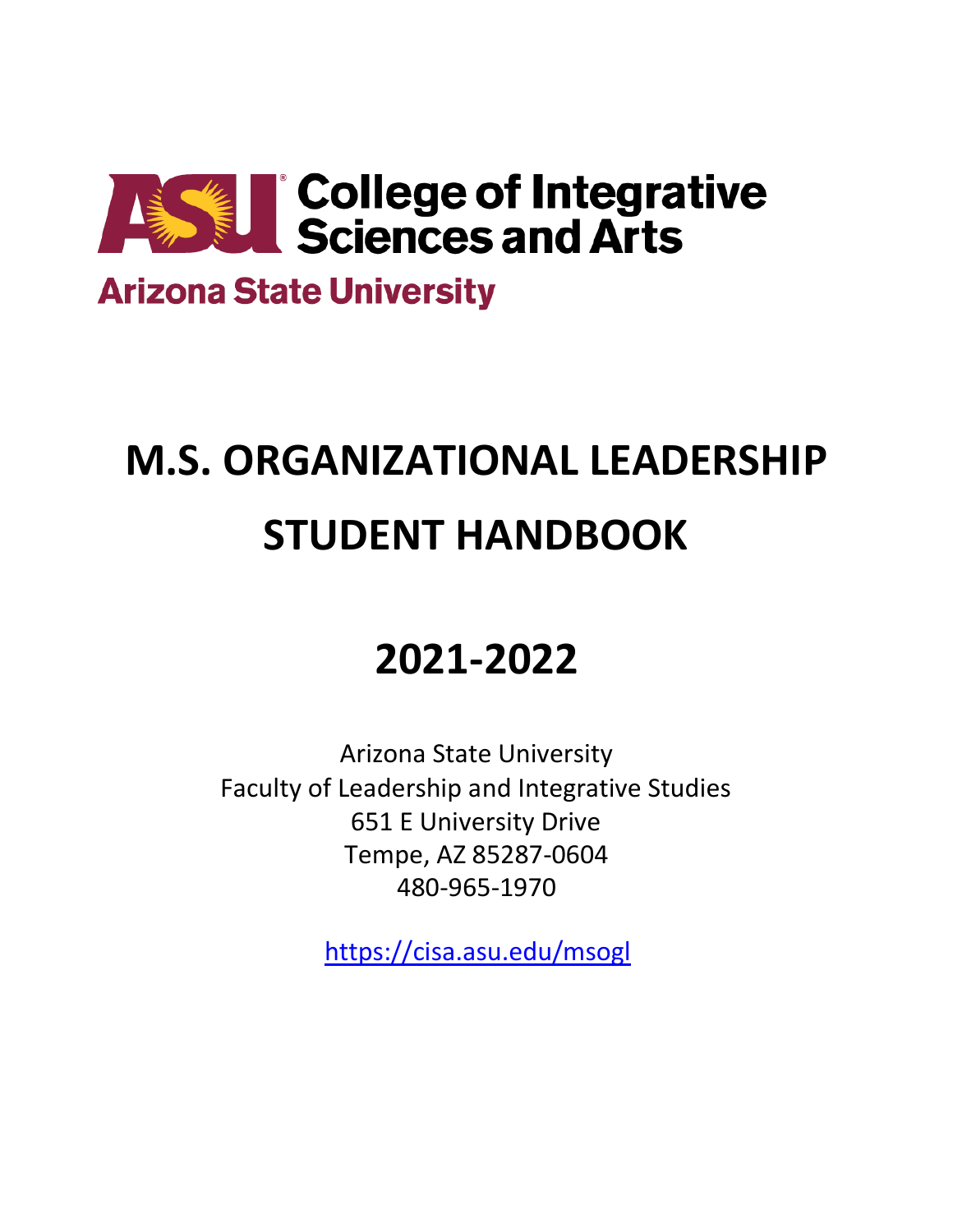### **CONTENTS**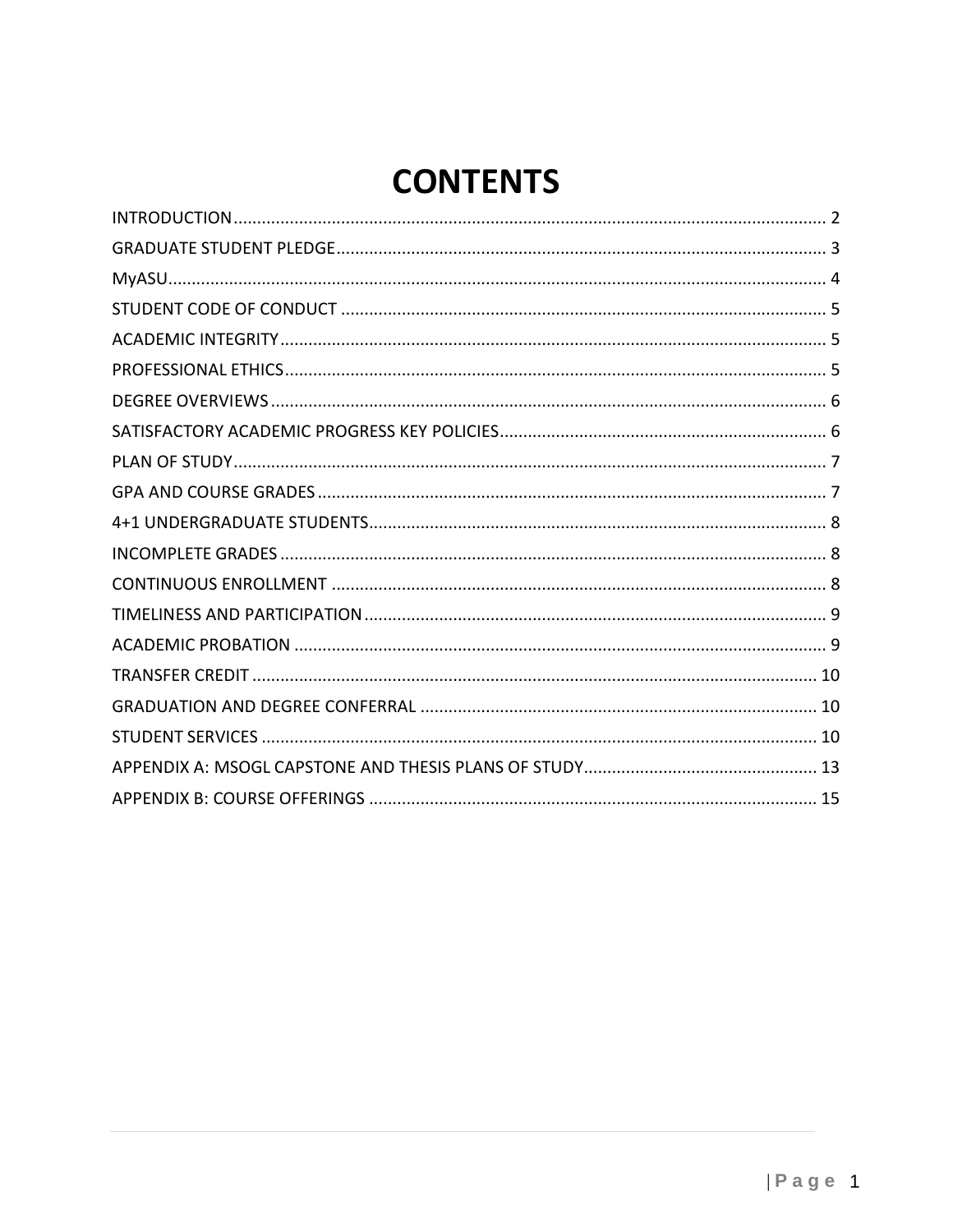### **INTRODUCTION**

<span id="page-2-0"></span>Welcome to the Faculty of Leadership and Integrative Studies at Arizona State University!

The faculty of the Leadership and Integrative Studies program are excited that you have selected the Master of Science in Organizational Leadership program. As graduate students, you will have the opportunity to interact with renowned faculty with diverse backgrounds who are committed to leadership studies. The intellectual diversity of our faculty ensures graduate students will participate in offerings that are unique, nationally recognized, and supported by Arizona State University's commitment to innovation. The graduate faculty are committed to your success and would like to recognize your efforts that bring you to the Organizational Leadership graduate program!

This handbook lays the foundation for your success in the Graduate Organizational Leadership program. It sets shared expectations for both faculty and students. It also outlines the standards and policies set by the College of Integrative Sciences and Arts and ASU's [Graduate College](https://graduate.asu.edu/) . Please save this handbook and refer to it often. Let us know if policies seem unclear. As a graduate student it is your responsibility to make sure you are following it in letter and in spirit.

As director of Graduate Studies, I speak for the graduate faculty in reiterating our commitment to an innovative and rewarding educational journey. I want to assure students that my door (on campus or virtually!) is open and I join our faculty in looking forward to working with you to achieve your graduate degree in Organizational Leadership and beyond.

Robert Kirsch Director of MS in OGL, Faculty of Leadership and Integrative Studies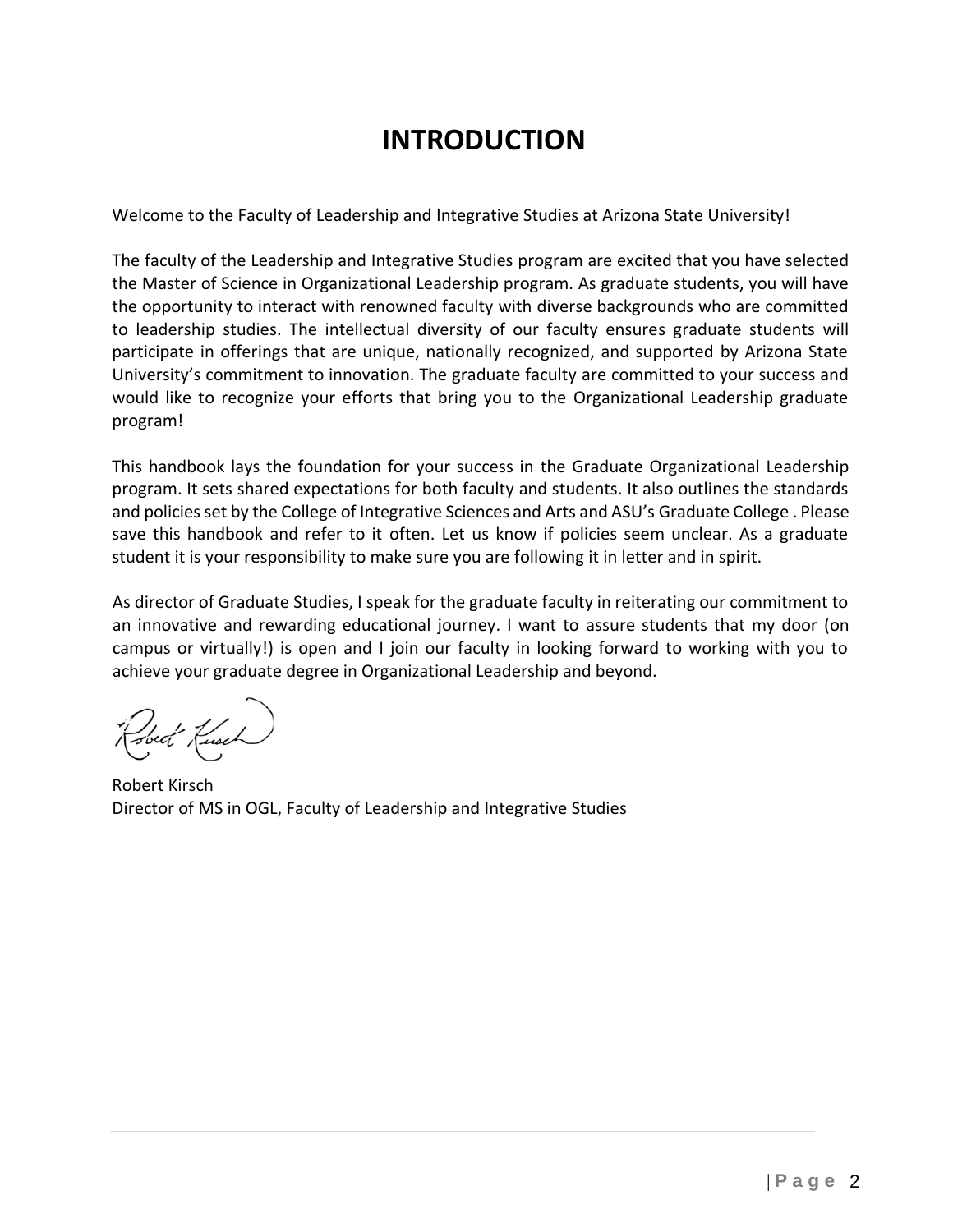#### **GRADUATE STUDENT PLEDGE**

<span id="page-3-0"></span>I, , commit myself to meeting the highest standards of excellence, ethics and integrity, according this graduate student handbook.

By signing below, I also affirm the following:

- 1. I dedicate myself to developing as a leader, scholar, and citizen.
- 2. I take pride in my professionalism. I am punctual, communicative and meet deadlines. I give my work maximum effort.
- 3. I respect the many and varied contexts of organizational, personal, and professional backgrounds of people. I commit myself to building an inclusive leadership style, a diverse environment, and an equitable society.
- 4. I uphold intellectual principles of fairness and originality in all of my work.
- 5. I recognize that my classmates, teachers and mentors are critical to my success in this program and the rest of my career. I treat each one with respect and offer support whenever I can.
- 6. I appreciate that, as a graduate student of the Graduate Organizational Leadership program, I have the opportunity to shape the future of a dynamic and growing field of study, through applied projects or original research. I am prepared to experiment, adapt and support my colleagues in doing thesame.
- 7. As a member of the Leadership and Integrative Studies community, I bring a sense of curiosity and aspirit of collaboration to all that I do.

|  | Name (please print) | Date |  |
|--|---------------------|------|--|
|--|---------------------|------|--|

Signature Signature Signature and Signature and Signature and Signature and Signature and Signature and Signature and Signature and Signature and Signature and Signature and Signature and Signature and Signature and Signat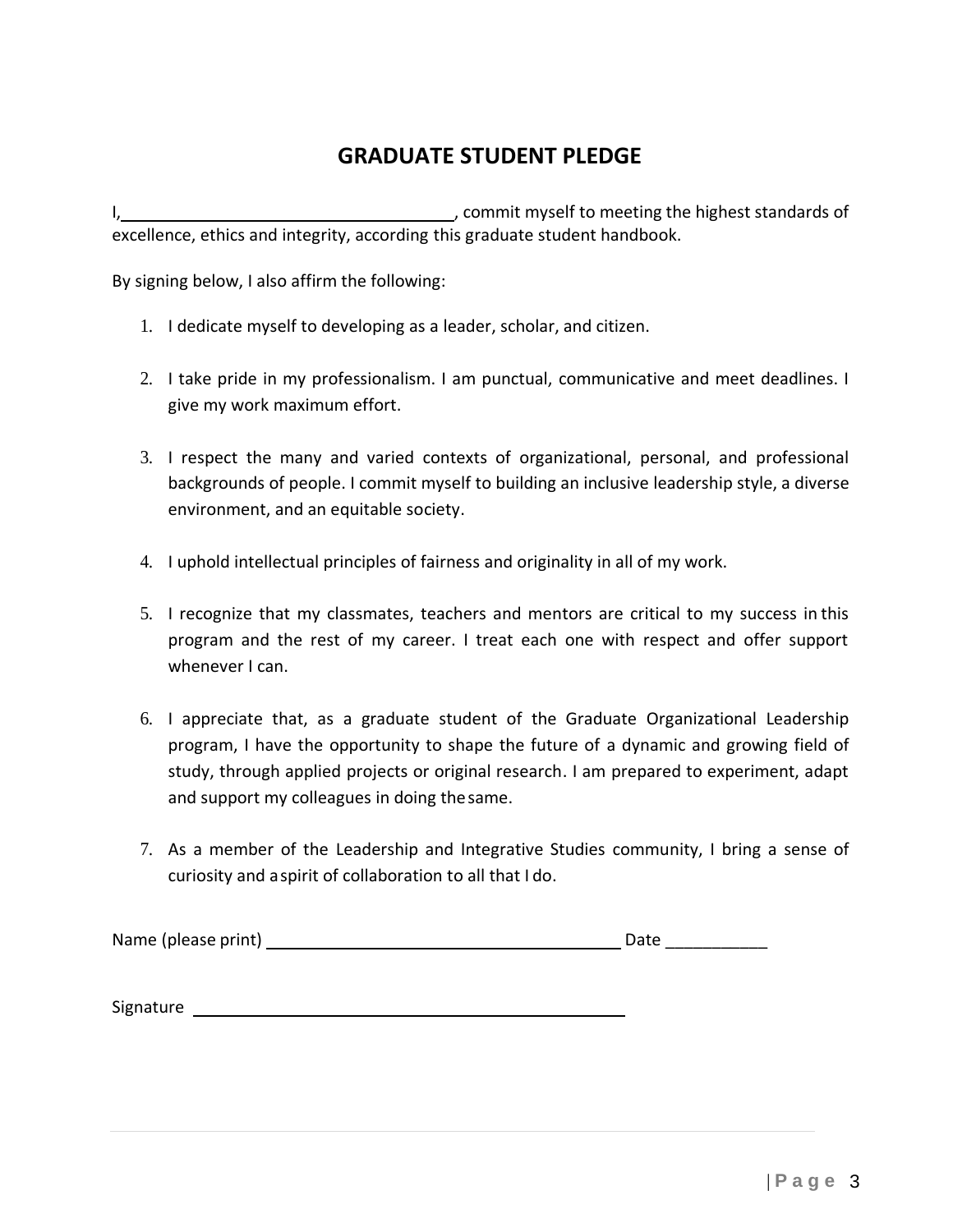### **MyASU**

Your my.asu.edu portal is your go-to place for information about courses, enrollment and class registration, transcripts, transportation, student success and support, finances, university policies and the academic calendar. Please take time to familiarize yourself with these areas:

**Profile:** Update your address, phone number, email information, or add guests, such as a parent, so they can look FERPA-protected information including grades.

**My Classes:** Click on the name of each course to access the corresponding Canvas content. This is where you will see the syllabus, find links to readings and submit assignments. Take a few minutes to familiarize yourself with the structure of each course.

**Final Transcript**: If you sent in a transcript for admission to the program before you graduated, send your final transcript with your degree posted.

**Academic Integrity Module**: ASU Graduate College's module reviewing academic integrity expectations. Please complete as soon as possible. Please note, this module explains the university-wide policy.

**Academic Calendar** (bottom right box): This has important dates you need to monitor, including when classes begin, last day to register or drop/add classes, tuition and fee payment deadlines, holidays, withdrawal deadlines, schedule of classes available and when to enroll.

**Campus Services:** This includes Health and Wellness Resources, such as health insurance, counseling, Student Accessibility and Inclusive Learning Services (SAILS); Transportation, such as parking permits, METRO Light Rail, U- Pass and campus shuttles; Student Success and Support, such as tutoring and student success centers; and Job & Career Services. Please note these job resources are university-wide and not specific to a particular program offered by the Faculty of Leadership and Integrative Studies.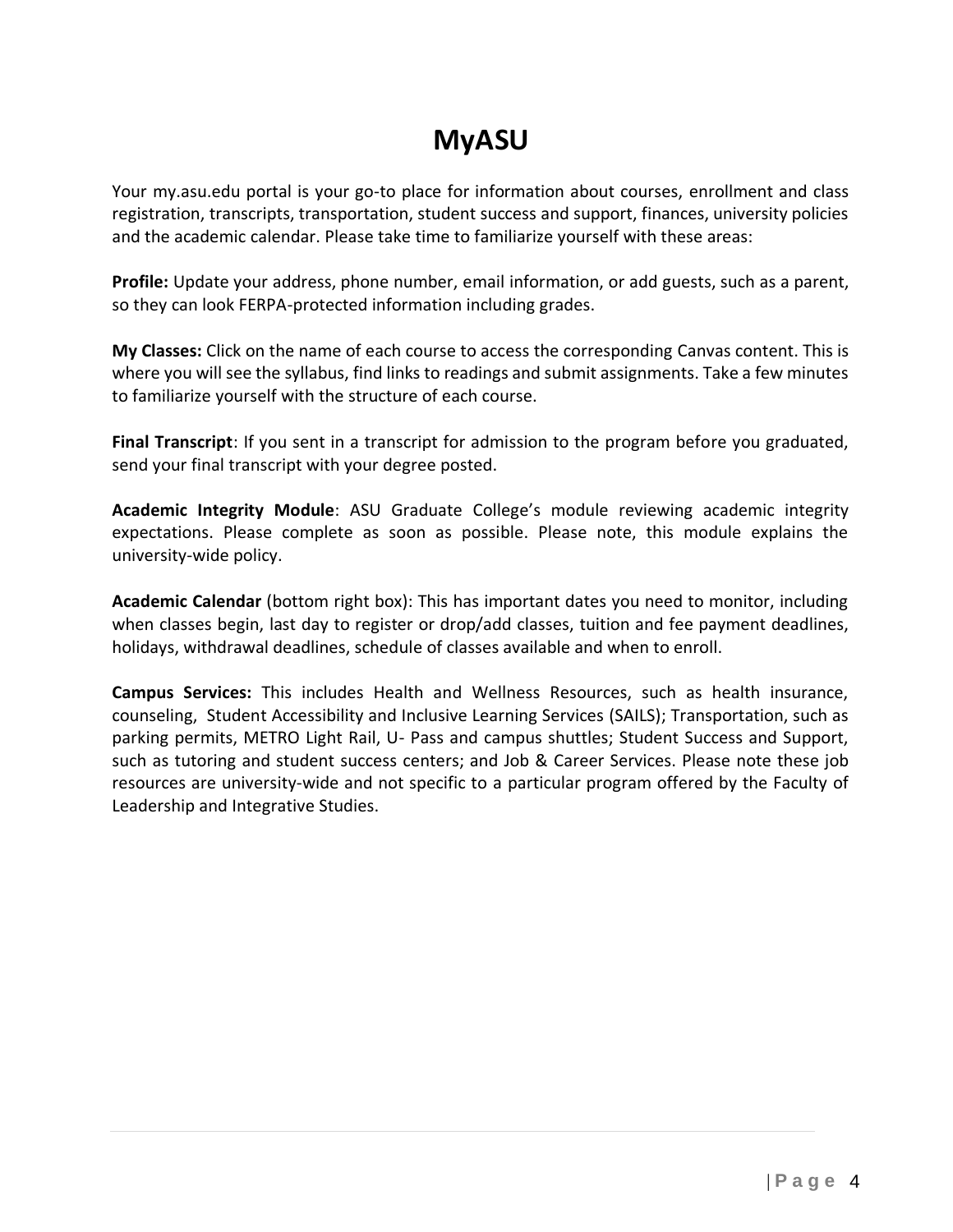### <span id="page-5-0"></span>**STUDENT CODE OF CONDUCT**

All students are expected to adhere to the Arizona Board of Regents Student Code of Conduct and university policies and procedures:

<https://eoss.asu.edu/dos/srr/codeofconduct>

<https://eoss.asu.edu/dos/srr/PoliciesAndProcedures>

Students are responsible for maintaining their ASU email accounts for messages from the university and the Faculty of Leadership and Integrative Studies. The ASU email account is the official mode of communication and should be used instead of personal email accounts when communicating with faculty and university staff. It is expected that students regularly check their MyASU priority tasks for messages and holds from the university. Students are responsible for managing their tuition payments, finances and tracking university academic calendar deadlines.

### **ACADEMIC INTEGRITY**

<span id="page-5-1"></span>The Faculty of Leadership and Integrative Studies has a zero-tolerance policy toward academic dishonesty that is enforced within every course and educational activity offered or sanctioned by the college. Any allegation of academic dishonesty will be referred to the College of Integrative Sciences and Arts Academic Integrity Office for review and a recommendation made to the dean. If any student is found to have engaged in academic dishonesty in any form – including but not limited to cheating, plagiarizing and fabricating – that student shall receive a grade of XE for the class and will be dismissed from the program. There will be no exceptions.

International students who violate academic integrity policies may be dismissed immediately. Being withdrawn from a degree program can have immediate consequences regarding visa status.

### <span id="page-5-2"></span>**PROFESSIONAL ETHICS**

In addition to academic integrity commitments, graduate students in Faculty of Leadership and Integrative Studies programs must abide by the highest levels of academic ethics.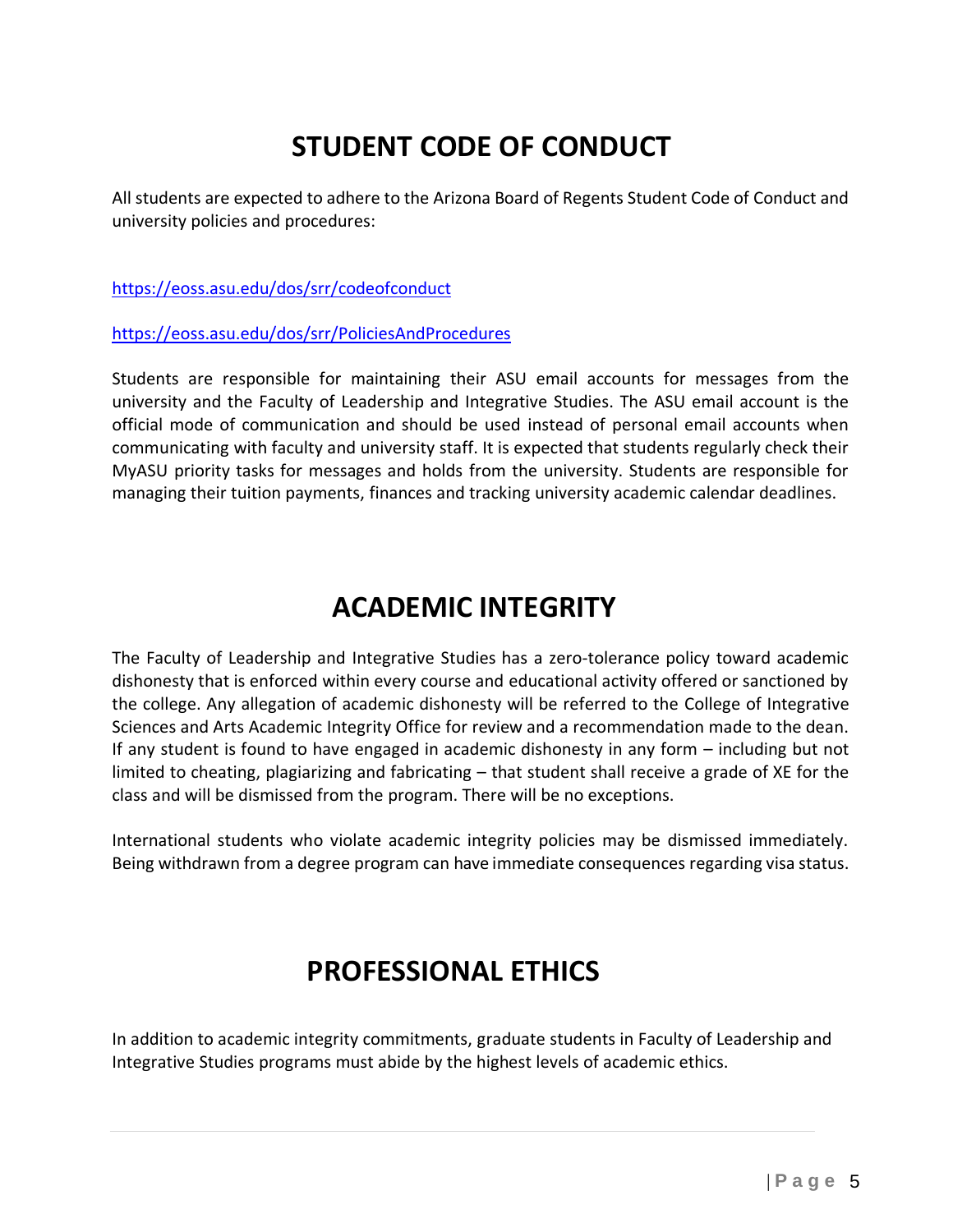### **DEGREE OVERVIEWS**

#### <span id="page-6-0"></span>**Master of Science (MS) in Organizational Leadership**

#### **Degree Requirements:**

The Master of Science in Organizational Leadership degree is a 33 credit-hour program that has two culminating experiences from which students may choose  $-$  a 6 credit-hour thesis or a 3 credithour applied capstone project. This includes 15 credits of required core courses, 3-6 credits of advanced skills electives, and 3-6 credits of culminating experience. (See Appendix A for course specifics)

An *applied capstone project* builds a connection between the academic components of the program and applies that knowledge to a real-world context. It is an *independently* produced *deliverable* (e.g. technical manual, website, needs assessment study, diversity training seminar curriculum, etc.) that has a function within an organization and can either target an actual workplace need or serve as an exercise in gaining experience. Capstone projects are aimed at two audiences: a client/workplace audience with an established need and the faculty overseeing your project in the OGL 593: Applied Project class.

A *thesis* is an academic paper that contributes to the field of Organizational Leadership. A thesis is generally a good option for students who wish to continue onto doctoral study. It requires assembling a three-person committee of faculty, proposing novel research to push the field forward, and defending that original research. The thesis audience consists of scholars in organizational leadership or cognate fields to establish the capacity to do original scholarly research. Students will assemble a committee of three faculty members, two of which, including the chair, must be in the Faculty of Leadership and Integrative Studies (FLIS). The third may be in FLIS but may also be external. All faculty members, FLIS or external, must hold a doctoral degree. Students will confer with their committee and defend in front of their assembled committee for degree conferral.

### <span id="page-6-1"></span>**SATISFACTORY ACADEMIC PROGRESS KEY POLICIES**

All graduate students are expected to make systematic progress toward completion of their degrees. Students are responsible for verifying and tracking satisfactory progress policies as required by their degree program and the Graduate College. If a student fails to satisfy the requirements, the student may be dismissed from his/her program based on the academic unit's recommendation to the Graduate College.

These policies are outlined below and detailed on the university's Graduate College website: [https://graduate.asu.edu/key-policies.](https://graduate.asu.edu/key-policies)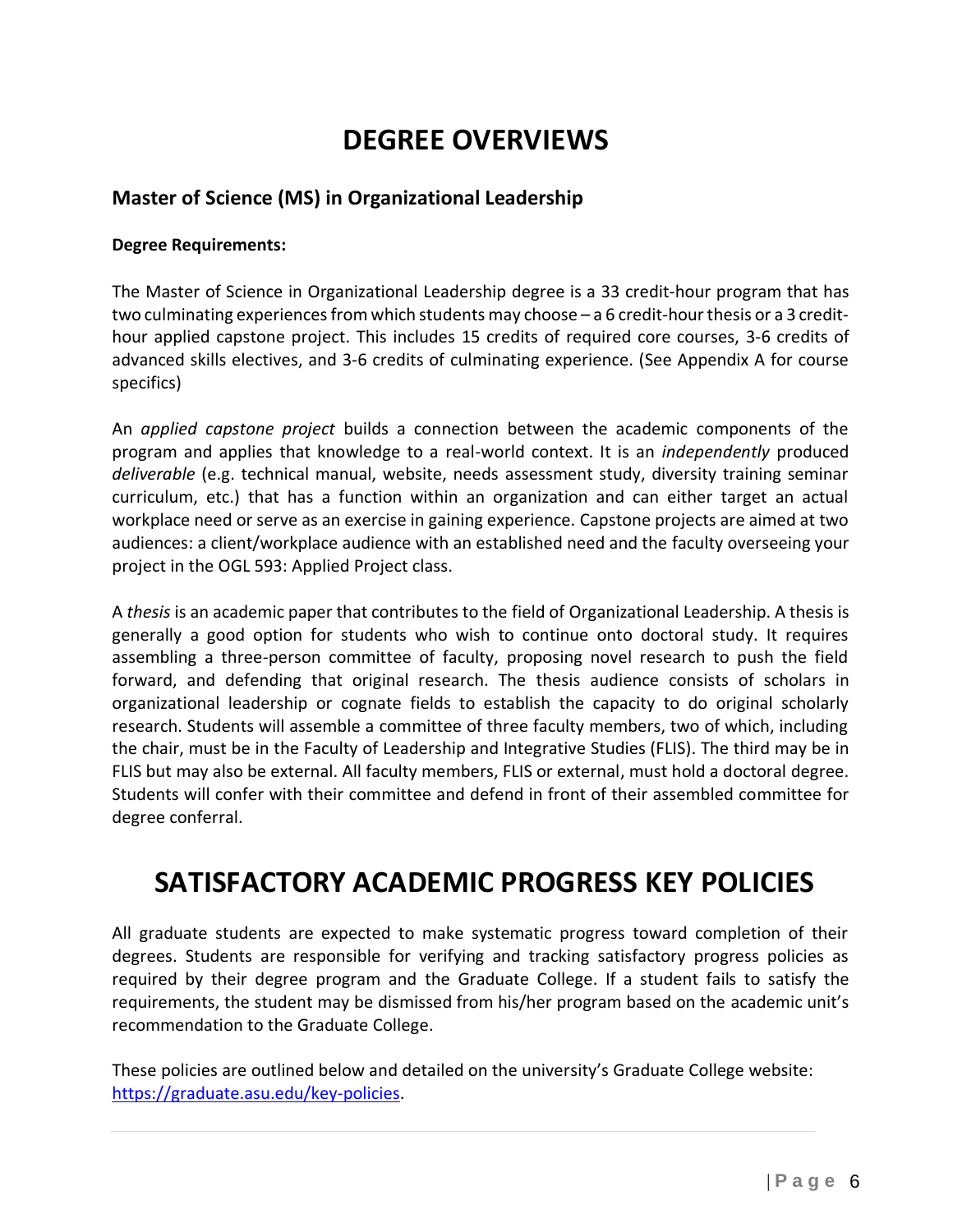### **PLAN OF STUDY**

<span id="page-7-0"></span>The plan of study (iPOS) functions as a contract between the student, the academic unit, and the Graduate College.

Faculty of Leadership and Integrative Studies students must submit an iPOS before enrolling for their second term. Please note that this is very early in the program, but this is so students declare their culminating experience and build a curriculum toward that culminating experience. The Graduate College will place an enrollment hold on students' accounts if they have not submitted an iPOS by this time.

Only coursework applicable towards a student's degree must be listed on the iPOS. Detailed instructions on how to file the iPOS will be sent to students upon enrollment in the program.

The culminating experience (thesis or applied project) should be the final credits completed in the degree. Once students have completed all the requirements for their degree program, they should apply to graduate through their MyASU, making note of the applicable deadlines for their semester of graduation. If students wish to take additional courses to their program, they should apply as a non-degree seeking student to take these additional credits.

### **COURSES**

The Faculty of Leadership and Integrative Studies offers graduate courses under the OGL subject code. Master's students who are interested in taking leadership related courses not listed on their curriculum sheet can do so by adding the 5XX or 6XX course to the iPOS in the *restricted electives* portion, prior to enrollment.

### **GPA AND COURSE GRADES**

<span id="page-7-1"></span>Faculty of Leadership and Integrative Studies students must maintain a minimum 3.0 cumulative Grade Point Average (GPA) overall and in courses included on their plans of study. Courses taken as an undergraduate at ASU and reserved for use in a graduate degree program are included in the GPA (i.e. a "4+1" program), as are courses taken while a non-degree seeking graduate student or a graduate student in another program at ASU.

If a student's GPA falls below 3.0, the student will be notified in writing and placed on probation. If the student's GPA is not raised to at least a 3.0 by the end of the next semester, a recommendation will be made to the MSOGL Graduate Committee to remove the student from the program.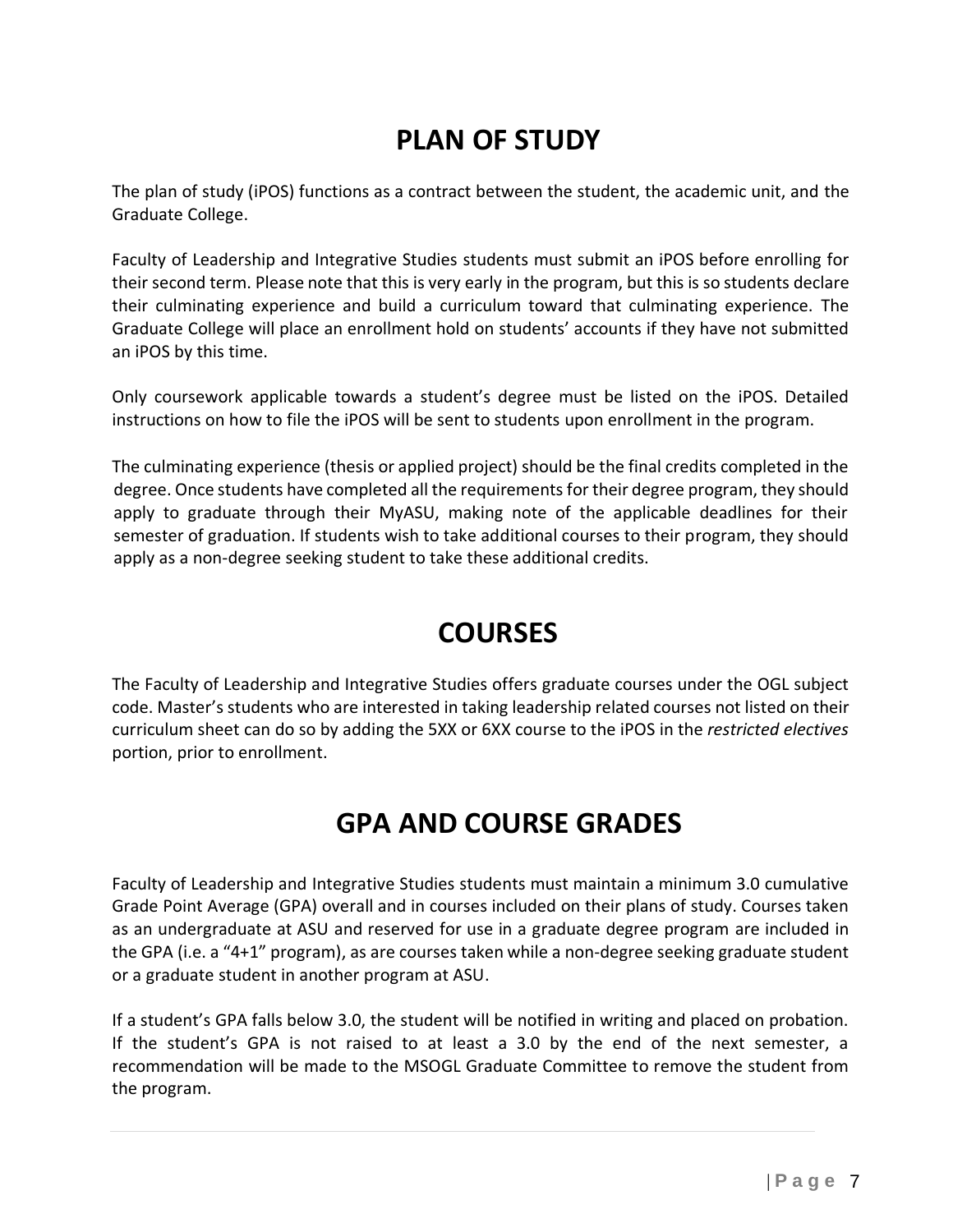To receive their degrees, students also are required to earn at least a B (3.0) in their culminating experience of a thesis or applied capstone.

An "E" cannot be used to meet the requirements for a graduate degree, but it is used to calculate the student's GPA. Students may retake the class to earn a higher grade, however both the "E" and the new grade will be used in calculating the student's GPA. If this results in the GPA falling below 3.0, a recommendation to withdraw the student from the master's program will be made to the Graduate College.

### **4+1 UNDERGRADUATE STUDENTS**

Undergraduate students will have the opportunity to complete up to 12 graduate credit hours during the senior year of their 4+1 approved b[achelor's degree](https://cisa.asu.edu/4plus1). Students can share up to 9 credit hours between their undergraduate and graduate degree requirements and reserve an additional 3 credit hours which will only apply toward the student's graduate degree requirements.

Students share OGL 520, OGL 530 and OGL 540 as well as reserving one 500-level elective across the undergraduate degree and the MS in Organizational Leadership.

<span id="page-8-0"></span>A student admitted into the 4+1 program should complete their iPOS no later than their first official semester (immediately after their undergraduate graduation term) in the MS in Organizational Leadership program.

### **INCOMPLETE GRADES**

"Incomplete" grades are rare options for unexpected circumstances and only awarded if students are in good standing in the course and have completed at least 80% of the work by the time the course ends.

Students with more than one "Incomplete" at any time will be considered "failing to make adequate progress" and will be notified and placed on probation. If the student does not complete the work to remove the incomplete and earn a letter grade by the end of the calendar year, a recommendation may be made to the Graduate College to remove the student from the program.

### **CONTINUOUS ENROLLMENT**

<span id="page-8-1"></span>Once admitted to a graduate degree program, students must be registered for a minimum of one graduate credit hour each Fall and Spring semester during all phases of their graduate education.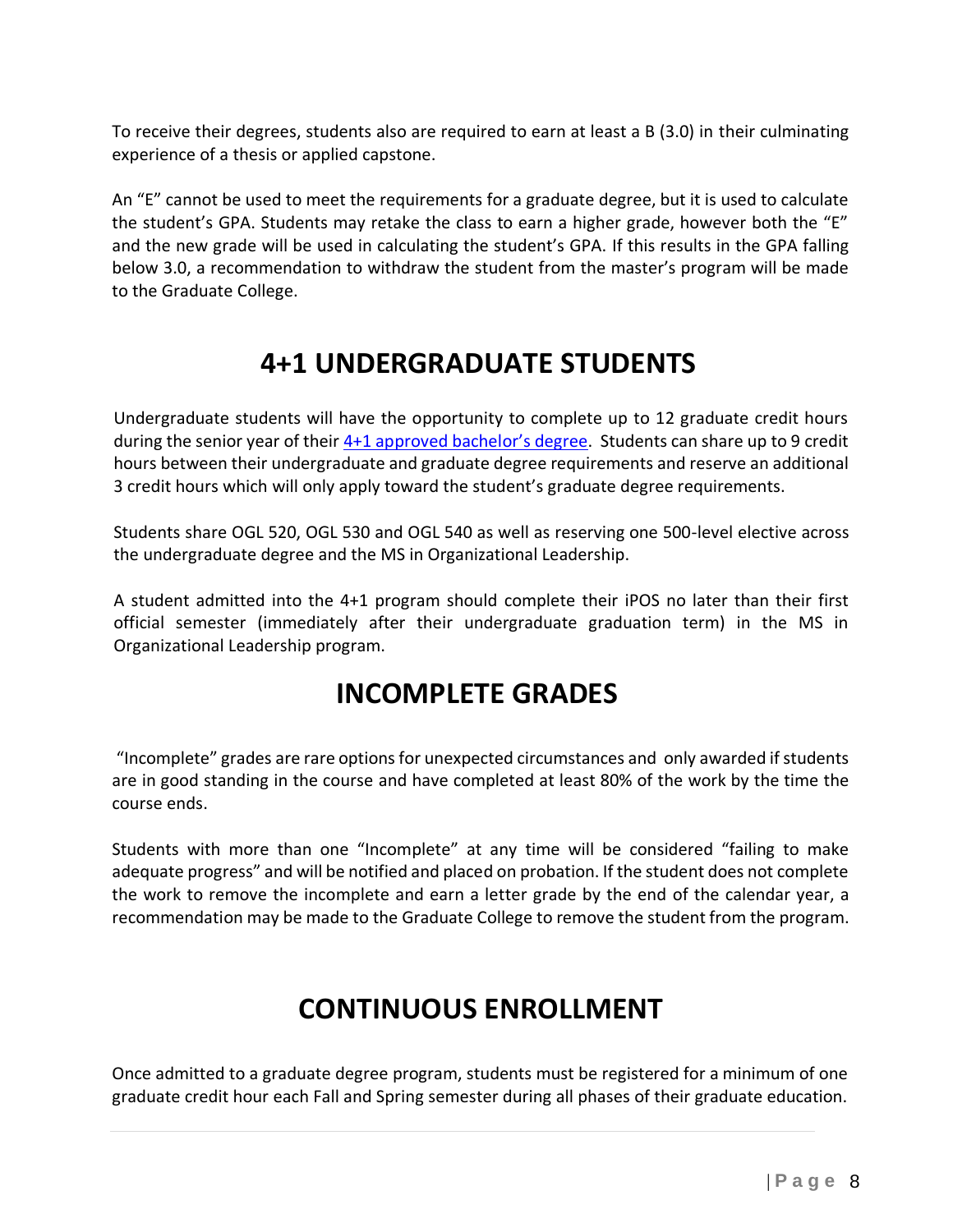Graduate students planning to discontinue registration for a semester or more must submit a Leave of Absence request via the iPOS system **before** the anticipated semester of non-registration. Students may request to maintain continuous enrollment without course registration for a maximum of two semesters during their entire program.

Students should contact their adviser as soon as possible if they will not be able to meet continuous enrollment.

If a student withdraws from all of their courses in a Spring or Fall semester, this is considered a break in their continuous enrollment. To rectify this, students should contact the Graduate Course Coordinator and make arrangements to ensure they maintain continuous enrollment, prior to the end of the given semester from which they have completely withdrawn.

#### **Maximum Time Limit**

All work toward a master's degree must be completed within six consecutive years per ABOR policy.

#### **TIMELINESS AND PARTICIPATION**

<span id="page-9-0"></span>Your success as leaders will require you to consistently meet deadlines and scheduled meetings. To this end, the Faculty of Leadership and Integrative Studies has a strict deadline policy. Please allow enough time to account for potential technical problems submitting work online.

### **ACADEMIC PROBATION**

<span id="page-9-1"></span>Students who fail to meet satisfactory academic progress as previously described will be placed on academic probation and notified by mail and email. Details for each situation will be provided in the letter notifying the student that he/she is on academic probation.

The Graduate College will conduct a GPA audit at the end of each semester. Any graduate student with a cumulative GPA below 3.00 will be placed on academic probation. The student will receive a notification on their MyASU and an email from Leadership and Integrative Studies. Typically, students on academic probation will have nine credit hours to raise their GPA to a minimum of 3.0 and to be reinstated to good standing.

Students on academic probation for more than two semesters may be withdrawn from their academic program upon recommendation of the Faculty of Leadership and Integrative Studies to the Graduate College.

For students placed on probation the previous semester who have met the condition of probation, the Faculty of Leadership and Integrative Studies will send a letter of reinstatement.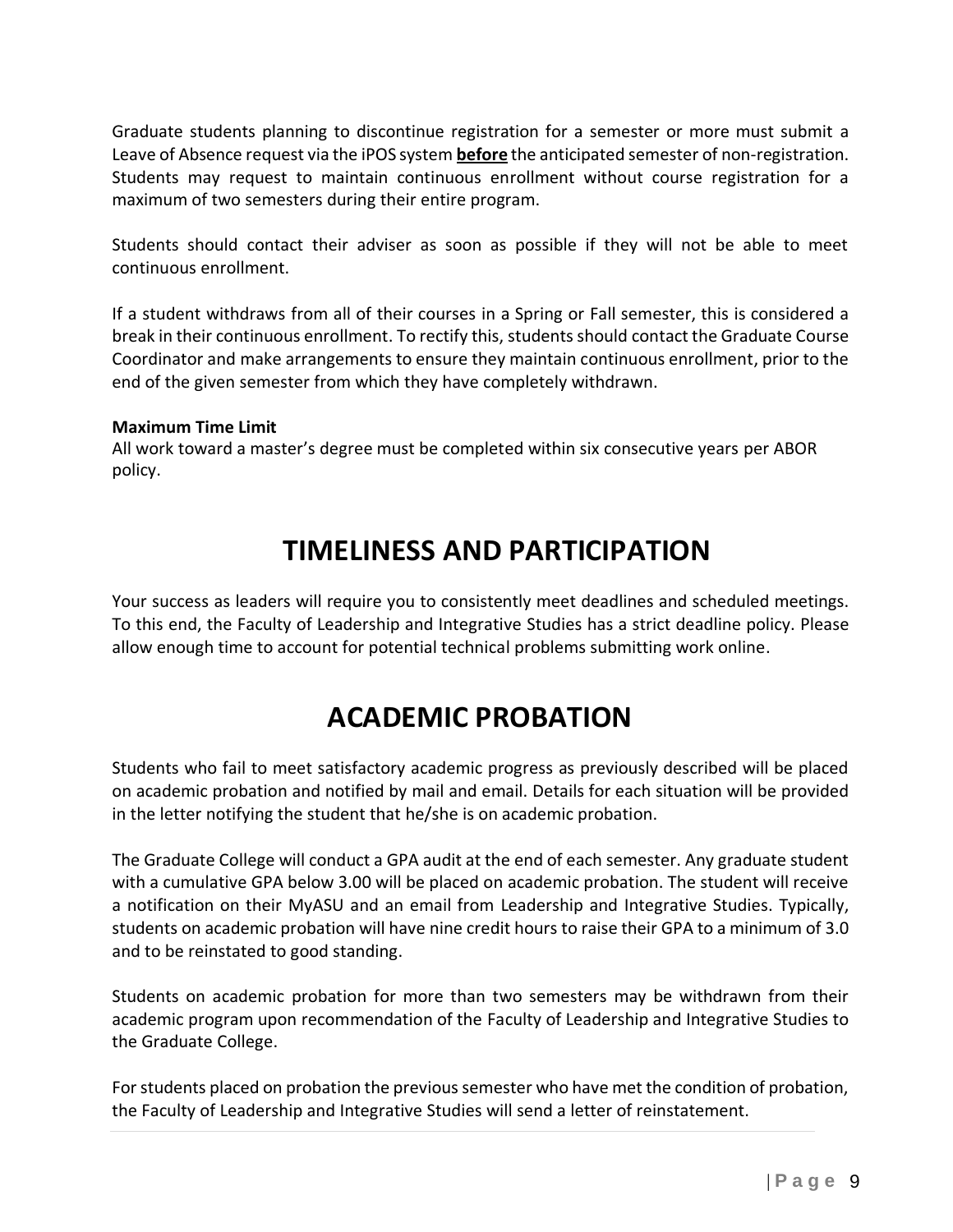### **TRANSFER CREDIT**

<span id="page-10-0"></span>Graduate students in the Faculty of Leadership and Intergrative Studies may request transfer credits for previously completed work. Transfer credits will be approved at the discretion of the director and may only be brought in as elective credits (i.e. no transfer credits may replace any required course). Please go to the [Graduate College Policies](https://graduate.asu.edu/current-students/policies-forms-and-deadlines/policy-manuals) webpage to see the Graduate College's policy on transfer credits.

### **GRADUATION AND DEGREE CONFERRAL**

<span id="page-10-1"></span>Students must apply for graduation at the beginning of the term in which they plan to graduate and complete their Applied Project or Thesis. You can apply for graduation through your MyASU. You can find that in My Programs, under the graduation tab. The deadlines to apply can be found on your MyASU page under the academic calendar box and are usually two-to-three months prior to the term end date.

If a student chooses not to attend the graduation or commencement ceremonies, they must still apply for graduation to earn their degree.

Students who do not complete all requirements (including Applied Project or Thesis) in the semester they intend to graduate will need to defer their graduation to the next semester by emailing [graduation@asu.edu;](mailto:graduation@asu.edu) the application will not be automatically renewed. You will also need to email the Registrar at [registrar@asu.edu](mailto:registrar@asu.edu) to have the following term activated in the system and **MUST** enroll in a minimum of one credit-hour that term to graduate.

Students must have their iPOS approved before they can apply for graduation. The application to graduate should be submitted online before the application deadline to avoid late fees. For more information, please visit [https://students.asu.edu/graduation-apply.](https://students.asu.edu/graduation-apply)

#### **STUDENT SERVICES**

<span id="page-10-2"></span>The charter of Arizona State University declares that the university is "measured not by whom we exclude, but rather by whom we include and how they succeed." The university and the Faculty of Leadership and Integrative Studies are committed to providing every resource possible for students to succeed academically, personally and professionally.

#### **Financial Services**

The Faculty of Leadership and Integrative Studies offers a limited number of hourly student worker positions that vary in tasks by semester. As funding opportunities for MS students become available, we will let students know via the MS in OGL Canvas page announcements.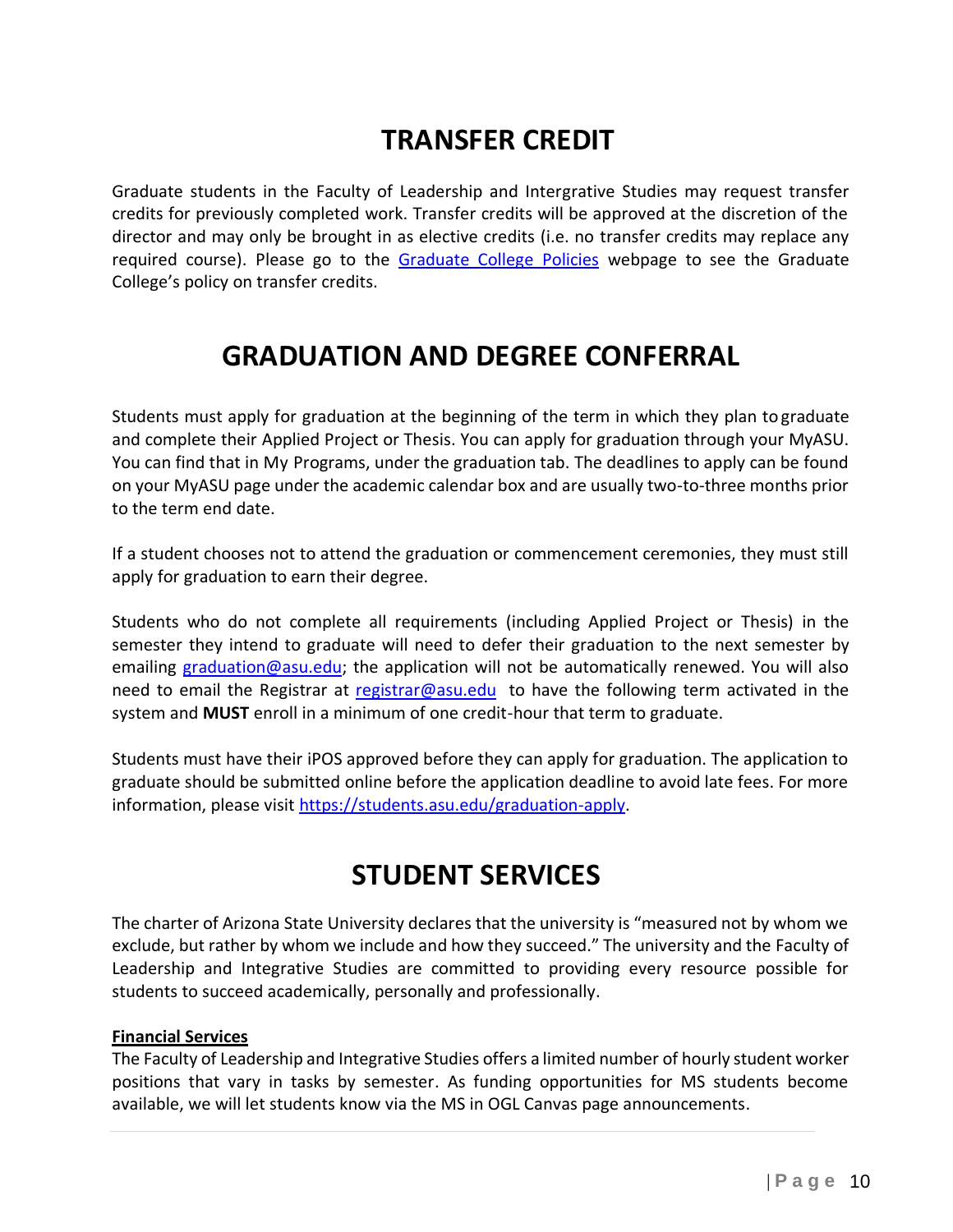For all other financial questions, please contact ASU Financial Aid and Scholarship Services: <https://students.asu.edu/financialaid>

#### **Veterans and Military**

The Pat Tillman Veterans Center provides guidance and support for students who are veterans, active-duty military or military dependents. For more information, please call the office at 602 496-0152 or visit:<https://veterans.asu.edu/>

#### **International Students**

ASU's International Student and Scholars Center can provide support and answers to questions about visas, employment, scholarships and travel. To find more information or schedule an appointment with an ISSC adviser, visit the website:<https://issc.asu.edu/>

#### **Health and Fitness**

All ASU students enrolled in in-person programs have access to Sun Devil Fitness facilities on all campuses. For more information about facilities, membership and group fitness classes, please visit: [https://fitness.asu.edu](https://fitness.asu.edu/)

For information about health insurance and appointments with care providers, please see the ASU Health Services website:<https://eoss.asu.edu/health>

#### **ASU Counseling Services**

[ASU Counseling Services](https://eoss.asu.edu/counseling) provides confidential, time-limited counseling and crisis services for students experiencing emotional concerns or other factors that affect their ability to achieve their goals. Support is available 24/7.

#### **In-person counseling: Monday-Friday 8 a.m. – 5 p.m.**

ASU Counseling Services, Student Services Building 234 Tempe, AZ 85287 480-965-6146

**After-hours/weekends** Call EMPACT's 24-hour ASU-dedicated crisis hotline: 480 921-1006

**For life threatening emergencies**

Call 911

#### **Transportation and Parking**

Students may purchase parking and public transit permits through ASU Business and Finance. To learn more, visit:<https://cfo.asu.edu/pts-parking-downtown>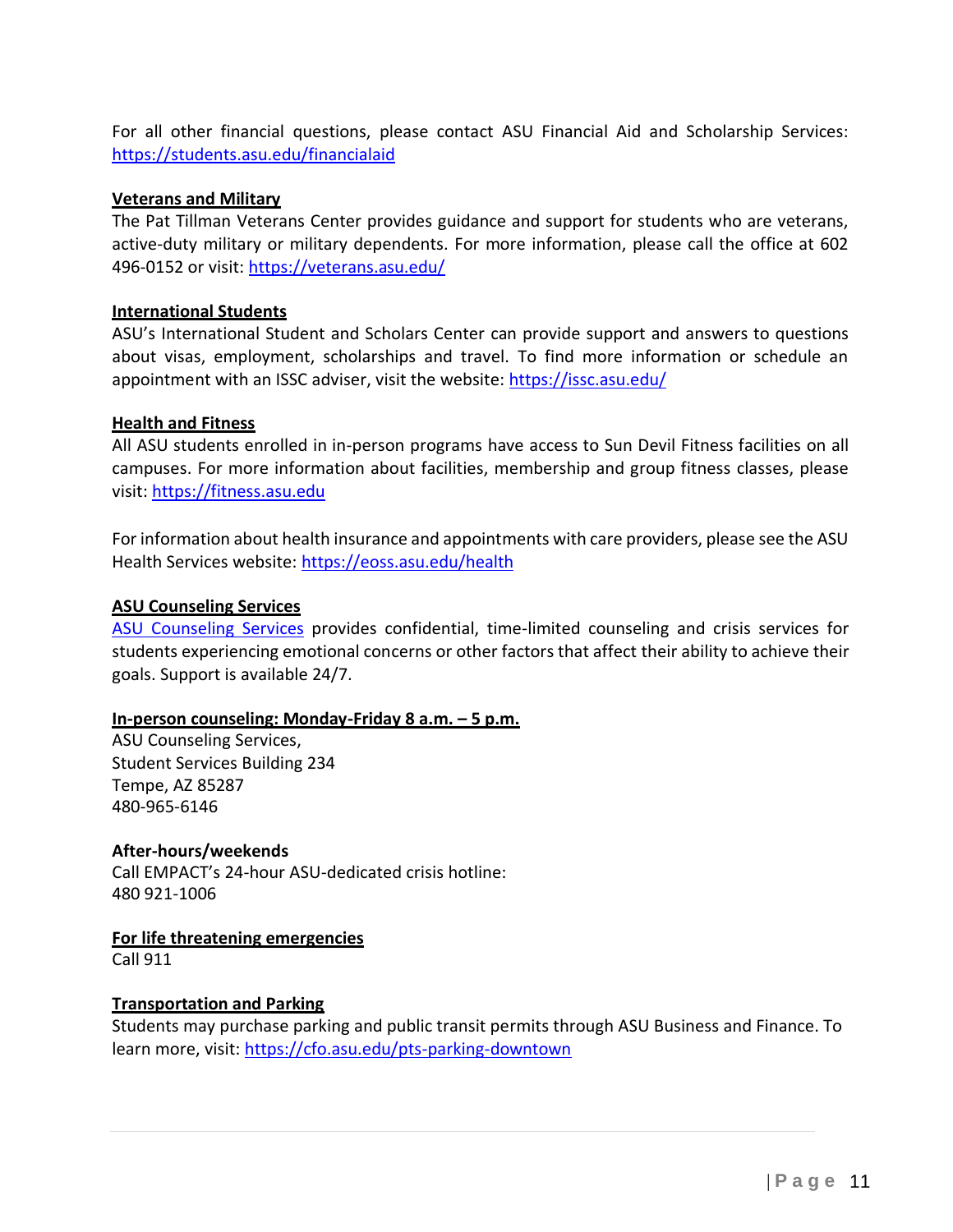#### **Student Accessibility Resources**

In compliance with the Rehabilitation Act of 1973, Section 504, and the Americans with Disabilities Act as amended (ADAAA) of 2008, professional disability specialists and support staff at the Student Accessibility and Inclusive Learning Services (SAILS) facilitate a comprehensive range of academic support services and accommodations for qualified students with disabilities.

[Qualified students with disabilities may be eligible to receive academic support services and](https://urldefense.proofpoint.com/v2/url?u=http-3A__www.asu.edu_aad_manuals_ssm_ssm701-2D01.html&d=DwMFaQ&c=l45AxH-kUV29SRQusp9vYR0n1GycN4_2jInuKy6zbqQ&r=xFYH9tnc273izpSkSYYR3xCnEYBdFhIqRS2EYvGD1xY&m=UbOzXYx4m-kDdG-2w-d6vRQNljTBCu7m97-yDldsc7w&s=xlPdGTmR1V_vdi2NCq-IdvPQPhSi_ltWDlOyODfvTA8&e) [accommodations. E](https://urldefense.proofpoint.com/v2/url?u=http-3A__www.asu.edu_aad_manuals_ssm_ssm701-2D01.html&d=DwMFaQ&c=l45AxH-kUV29SRQusp9vYR0n1GycN4_2jInuKy6zbqQ&r=xFYH9tnc273izpSkSYYR3xCnEYBdFhIqRS2EYvGD1xY&m=UbOzXYx4m-kDdG-2w-d6vRQNljTBCu7m97-yDldsc7w&s=xlPdGTmR1V_vdi2NCq-IdvPQPhSi_ltWDlOyODfvTA8&e)ligibility is based on qualifying disability documentation and assessment of individual need. Students who believe they have a current and essential need for disability accommodations are [responsible for requesting accommodations and providing qualifying](https://urldefense.proofpoint.com/v2/url?u=http-3A__www.asu.edu_aad_manuals_ssm_ssm701-2D02.html&d=DwMFaQ&c=l45AxH-kUV29SRQusp9vYR0n1GycN4_2jInuKy6zbqQ&r=xFYH9tnc273izpSkSYYR3xCnEYBdFhIqRS2EYvGD1xY&m=UbOzXYx4m-kDdG-2w-d6vRQNljTBCu7m97-yDldsc7w&s=609TSJrSpde2557zBV9k31lW7Vo2fQFLmqVqjsr2rUk&e) [documentation](https://urldefense.proofpoint.com/v2/url?u=http-3A__www.asu.edu_aad_manuals_ssm_ssm701-2D02.html&d=DwMFaQ&c=l45AxH-kUV29SRQusp9vYR0n1GycN4_2jInuKy6zbqQ&r=xFYH9tnc273izpSkSYYR3xCnEYBdFhIqRS2EYvGD1xY&m=UbOzXYx4m-kDdG-2w-d6vRQNljTBCu7m97-yDldsc7w&s=609TSJrSpde2557zBV9k31lW7Vo2fQFLmqVqjsr2rUk&e) to SAILS. Every effort is made to provide reasonable accommodations for qualified students with disabilities.

Qualified students who wish to request an accommodation for a disability should contact the Student Accessibility and Inclusive Learning Services (SAILS) by going to [https://eoss.asu.edu/accessibility, c](https://urldefense.proofpoint.com/v2/url?u=https-3A__eoss.asu.edu_drc&d=DwMFaQ&c=l45AxH-kUV29SRQusp9vYR0n1GycN4_2jInuKy6zbqQ&r=xFYH9tnc273izpSkSYYR3xCnEYBdFhIqRS2EYvGD1xY&m=UbOzXYx4m-kDdG-2w-d6vRQNljTBCu7m97-yDldsc7w&s=Th_0fRH-lfXw88BDUbDw-_7wK664gvxDYB3WN1QhT5I&e)alling (480) 965-1234 or emailing [Student.Accessibility@asu.edu.](mailto:DRC@asu.edu%20[verify%20email].) To speak with a specific office, please use the following information:

| <b>ASU Online and Downtown Phoenix campus</b> | Polytech            |
|-----------------------------------------------|---------------------|
| University Center Building, Suite 160         | campus              |
| 602-496-4321 (Voice)                          | 480-727-<br>(Voice) |
|                                               |                     |

#### **West Campus**

University Center Building (UCB), Room 130 602-543-8145 (Voice)

**Poly** 1165

**Tempe campus** 480-965-1234 (Voice)

#### **Title IX**

Title IX is a federal law that provides that no person be excluded on the basis of sex from participation in, be denied benefits of, or be subjected to discrimination under any education program or activity. Both Title IX and university policy make clear that sexual violence and harassment based on sex is prohibited. An individual who believes they have been subjected to sexual violence or harassed on the basis of sex can seek support, including counseling and academic support, from the university. If you or someone you know has been harassed on the basis of sex or sexually assaulted, you can find information and resources a[thttp://sexualviolenceprevention.asu.edu/faqs/students.](http://sexualviolenceprevention.asu.edu/faqs/students)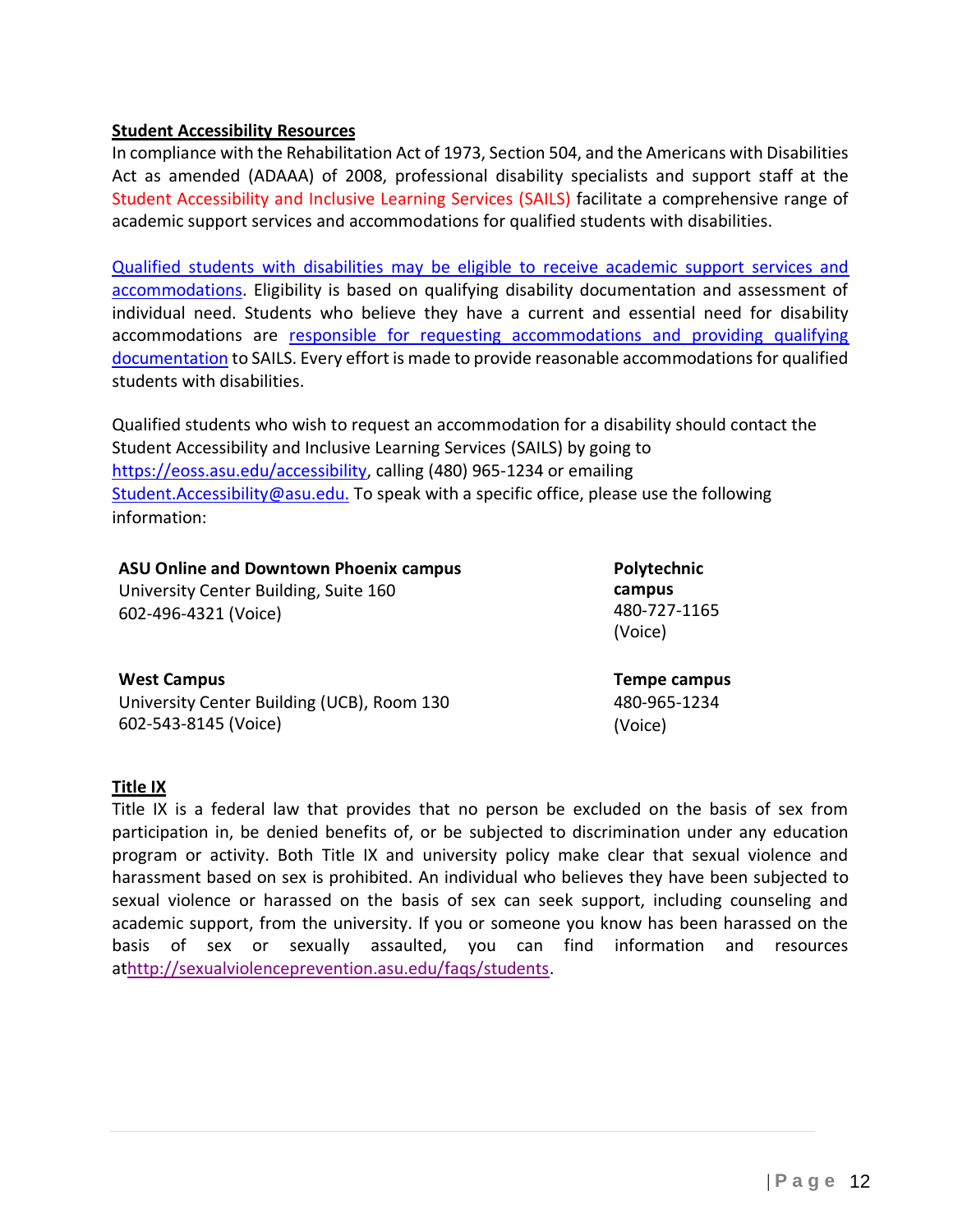### **APPENDIX A: MSOGL PLAN OF STUDY**

#### **SAMPLE PLAN OF STUDY (APPLIED CAPSTONE)**

Students must maintain a 3.0 GPA.

<span id="page-13-0"></span>

| Term 1                 |                  |                                                                                                                                                                                                                                                  |           |
|------------------------|------------------|--------------------------------------------------------------------------------------------------------------------------------------------------------------------------------------------------------------------------------------------------|-----------|
| <b>Required Course</b> | <b>OGL 520</b>   | Org. Leadership: Soc. Psych. Perspectives                                                                                                                                                                                                        | 3 credits |
| <b>Optional Course</b> | OGL 5--          | Elective<br><u>and the company of the company of the company of the company of the company of the company of the company of the company of the company of the company of the company of the company of the company of the company of the com</u> | 3 credits |
|                        |                  |                                                                                                                                                                                                                                                  |           |
| Term 2                 |                  |                                                                                                                                                                                                                                                  |           |
| <b>Required Course</b> | OGL 530          | Critical Perspectives in Leadership Theory                                                                                                                                                                                                       | 3 credits |
| <b>Required Course</b> | <b>OGL 540</b>   | Evidence-based Inquiry in Org. Leadership                                                                                                                                                                                                        | 3 credits |
|                        |                  |                                                                                                                                                                                                                                                  |           |
| Term 3                 |                  |                                                                                                                                                                                                                                                  |           |
| <b>Required Course</b> | <b>OGL 550</b>   | Leading Strategic Change                                                                                                                                                                                                                         | 3 credits |
| <b>Optional Course</b> | OGL 5--          | Elective                                                                                                                                                                                                                                         | 3 credits |
|                        |                  |                                                                                                                                                                                                                                                  |           |
|                        |                  |                                                                                                                                                                                                                                                  |           |
| Term 4                 |                  |                                                                                                                                                                                                                                                  |           |
| <b>Required Course</b> | OGL 57-          | (Any Methods Course)                                                                                                                                                                                                                             | 3 credits |
| <b>Optional Course</b> | OGL 5--          | Elective                                                                                                                                                                                                                                         | 3 credits |
|                        |                  |                                                                                                                                                                                                                                                  |           |
| Term 5                 |                  |                                                                                                                                                                                                                                                  |           |
| <b>Optional Course</b> | OGL 5--          | Elective                                                                                                                                                                                                                                         | 3 credits |
| <b>Optional Course</b> | OGL <sub>5</sub> | Elective                                                                                                                                                                                                                                         | 3 credits |
|                        |                  |                                                                                                                                                                                                                                                  |           |
| Term 6                 |                  |                                                                                                                                                                                                                                                  |           |
| <b>Required Course</b> | OGL 593          | <b>Applied Capstone Project</b>                                                                                                                                                                                                                  | 3 credits |

Total: 33 credits minimum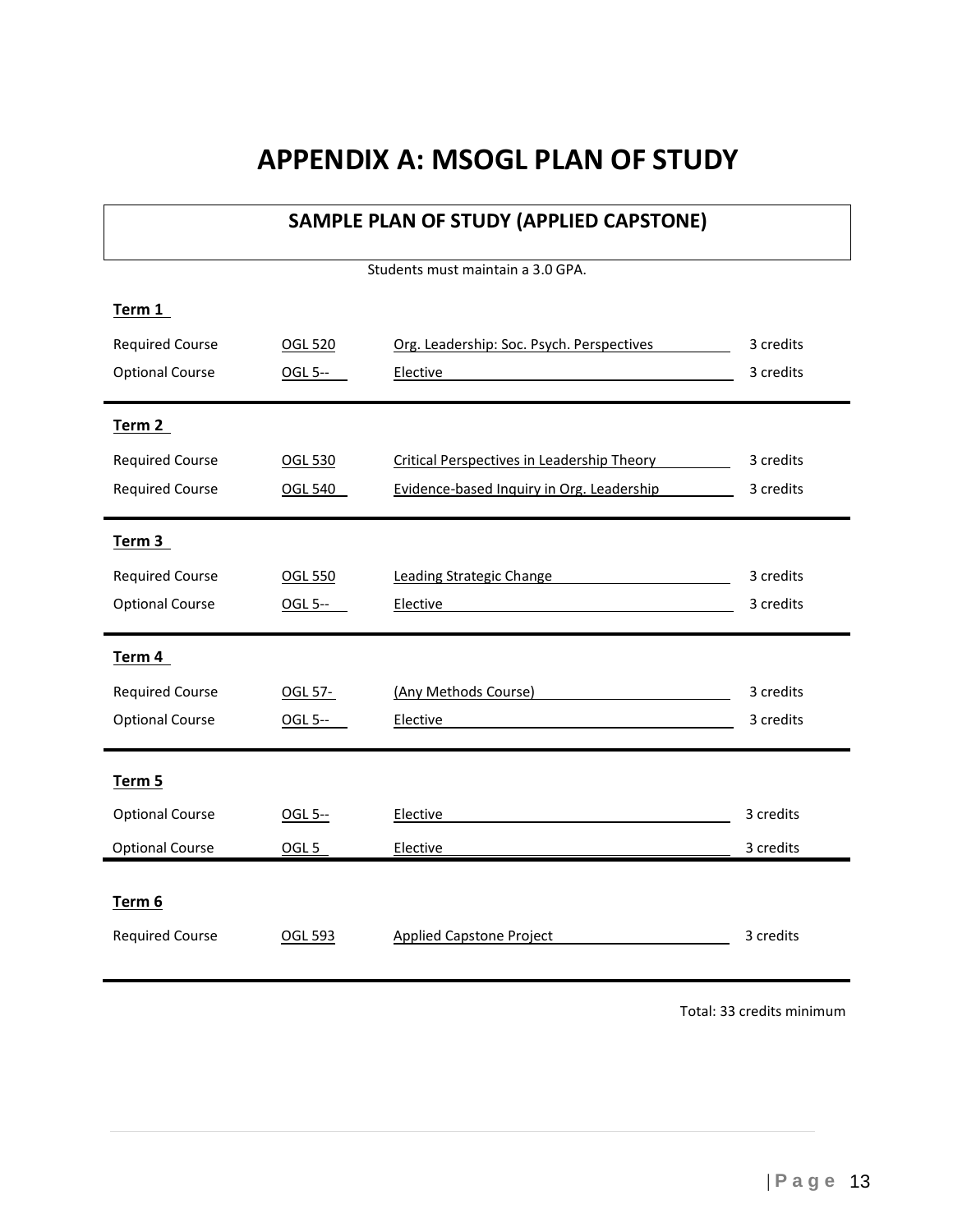#### **SAMPLE PLAN OF STUDY (THESIS)**

Students must maintain a 3.0 GPA.

| Term 1                 |                |                                                   |           |
|------------------------|----------------|---------------------------------------------------|-----------|
| <b>Required Course</b> | <b>OGL 520</b> | Org. Leadership: Soc. Psych. Perspectives         | 3 credits |
| <b>Optional Course</b> | OGL 5--        | Elective                                          | 3 credits |
|                        |                |                                                   |           |
| Term 2                 |                |                                                   |           |
| <b>Required Course</b> | <b>OGL 530</b> | Critical Perspectives in Leadership Theory        | 3 credits |
| <b>Required Course</b> | <b>OGL 540</b> | Evidence-based Inquiry in Org. Leadership         | 3 credits |
| Term 3                 |                |                                                   |           |
| <b>Required Course</b> | <b>OGL 574</b> | Qualitative Data Analysis in Leadership Research  | 3 credits |
| <b>Required Course</b> | OGL 575        | Quantitative Data Analysis in Leadership Research | 3 credits |
|                        |                |                                                   |           |
| Term 4                 |                |                                                   |           |
| <b>Optional Course</b> | OGL 5--        | Elective                                          | 3 credits |
| <b>Optional Course</b> | OGL 5--        | Elective                                          | 3 credits |
|                        |                |                                                   |           |
| Term 5                 |                |                                                   |           |
| <b>Optional Course</b> | OGL 5--        | Elective                                          | 3 credits |
|                        |                |                                                   |           |
|                        |                |                                                   |           |
| Term 6                 |                |                                                   |           |
| <b>Required Course</b> | OGL 599        | Thesis                                            | 6 credits |
|                        |                |                                                   |           |

Total: 33 credits minimum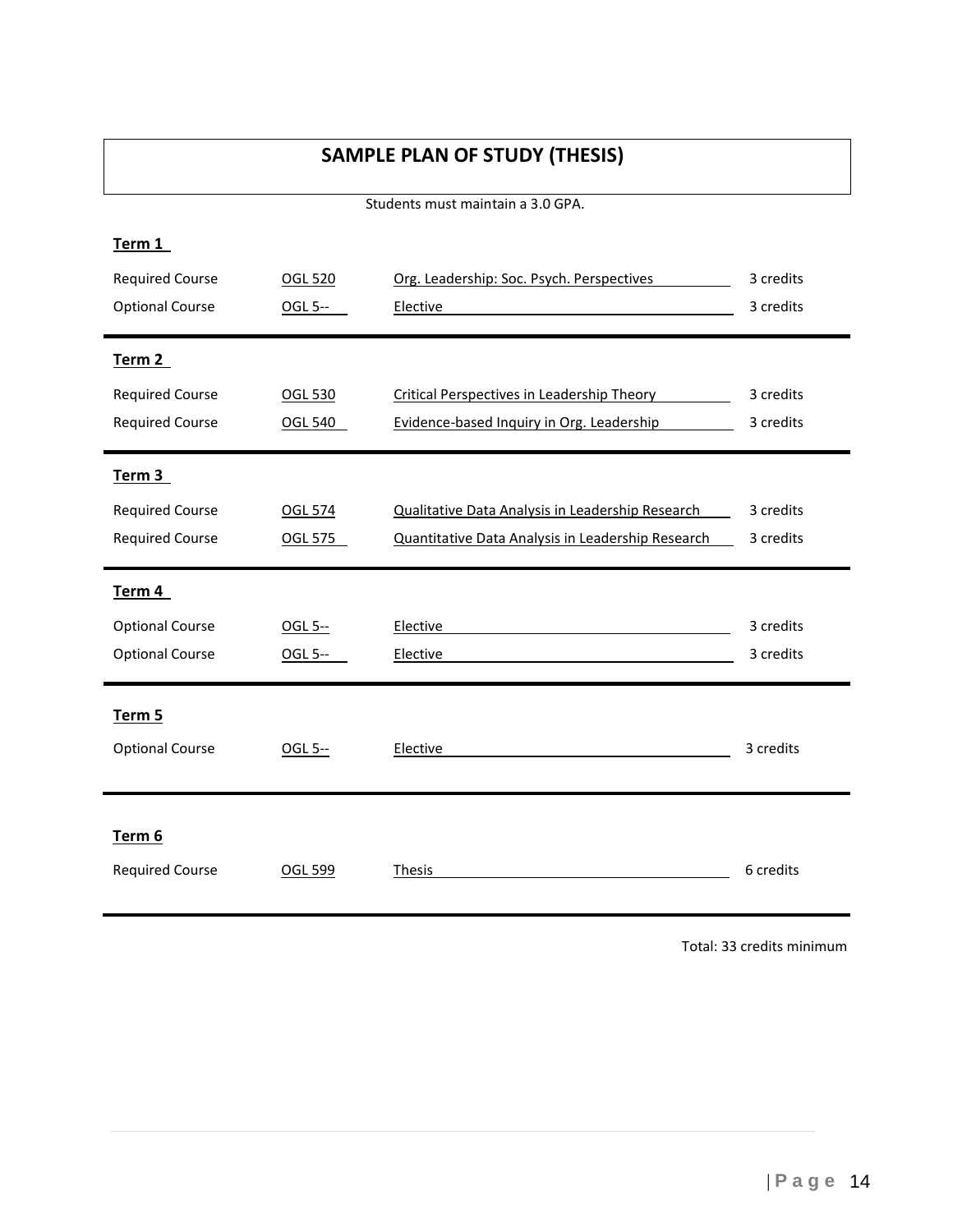#### **APPENDIX B: COURSE OFFERINGS**

<span id="page-15-0"></span>

| Required Courses (A= Applied for 18 hours, T = Thesis for 21 hours) |                                                                     |                |  |
|---------------------------------------------------------------------|---------------------------------------------------------------------|----------------|--|
| <b>Course</b>                                                       | <b>Course Title</b>                                                 | <b>Credits</b> |  |
| <b>OGL 520</b>                                                      | Org. Leadership: Soc. Psych. Perspectives (A, T)                    | 3              |  |
| <b>OGL 530</b>                                                      | Critical Perspectives in Leadership Theory (A, T)                   | 3              |  |
| <b>OGL 540</b>                                                      | Evidenced-based Inquiry in Org. Leadership (A, T)                   | 3              |  |
| <b>OGL 550</b>                                                      | Leading Strategic Change (A)                                        | 3              |  |
| OGL 57-                                                             | [Second Methods Class - all methods courses are in the 570s] (A)    | 3              |  |
| <b>OGL 574</b>                                                      | Qualitative Data Analysis in Leadership Research (T)                | 3              |  |
| <b>OGL 575</b>                                                      | Quantitative Data Analysis in Leadership Research (T)               | 3              |  |
| <b>OGL 593</b>                                                      | Applied Capstone Project (A) (requires department consent)          | 3              |  |
| <b>OGL 599</b>                                                      | Thesis (T) (requires department consent)                            | 6              |  |
|                                                                     | Elective Courses (15 hours for Applied, 12 hours for Thesis)        |                |  |
| <b>OGL 551</b>                                                      | Developing Leadership through Emotional Intelligence                | 3              |  |
| <b>OGL 552</b>                                                      | <b>Leading Diverse Teams</b>                                        | 3              |  |
| <b>OGL 553</b>                                                      | <b>Intercultural Leadership</b>                                     | 3              |  |
| <b>OGL 554</b>                                                      | Learning and Development in Organizations                           | 3              |  |
| <b>OGL 555</b>                                                      | <b>Leading Beyond Conflict</b>                                      | 3              |  |
| <b>OGL 556</b>                                                      | Leadership for Wicked Environmental Problems                        | $\overline{3}$ |  |
| <b>OGL 558</b>                                                      | Leading Organizational Innovation                                   | 3              |  |
| OGL 559                                                             | Organizational Systems and Stakeholders                             | 3              |  |
| OGL 561                                                             | Collaborative Governance: NGOs and Private-Public Partnerships      | 3              |  |
| OGL 562                                                             | Resource Development in Organizations: A Multiple Capitals Approach | 3              |  |
| OGL 563                                                             | Leading Social Change: Community Activism                           | 3              |  |
| OGL 565                                                             | <b>Future of Work</b>                                               | 3              |  |
| OGL 568                                                             | Women and Leadership                                                | 3              |  |
| OGL 569                                                             | Indigenous Leadership and Diplomacy in a Changing World             | 3              |  |
| <b>OGL 570</b>                                                      | <b>Analyzing Organizations</b>                                      | 3              |  |
| <b>OGL 571</b>                                                      | Advanced Leadership Assessment                                      | 3              |  |
| OGL 576                                                             | Advanced Multivariate Data Analysis                                 | 3              |  |
| OGL 577                                                             | Structural Equation Modeling in Org. Leadership Research            | 3              |  |
| OGL 578                                                             | Agent-Based Modeling to Address Complexity in Leadership Research   | 3              |  |
| <b>OGL 592</b>                                                      | Research (requires department consent)                              | $1 - 9$        |  |
| <b>OGL 598</b>                                                      | <b>Special Topic Elective</b>                                       | 3              |  |
| <b>NLM 560</b>                                                      | Leadership and Ethics in the Nonprofit Sector                       | 3              |  |
| <b>NLM 570</b>                                                      | International Non-Governmental Organizations                        | 3              |  |
| <b>NLM 610</b>                                                      | <b>Executive Leadership and Governance</b>                          | 3              |  |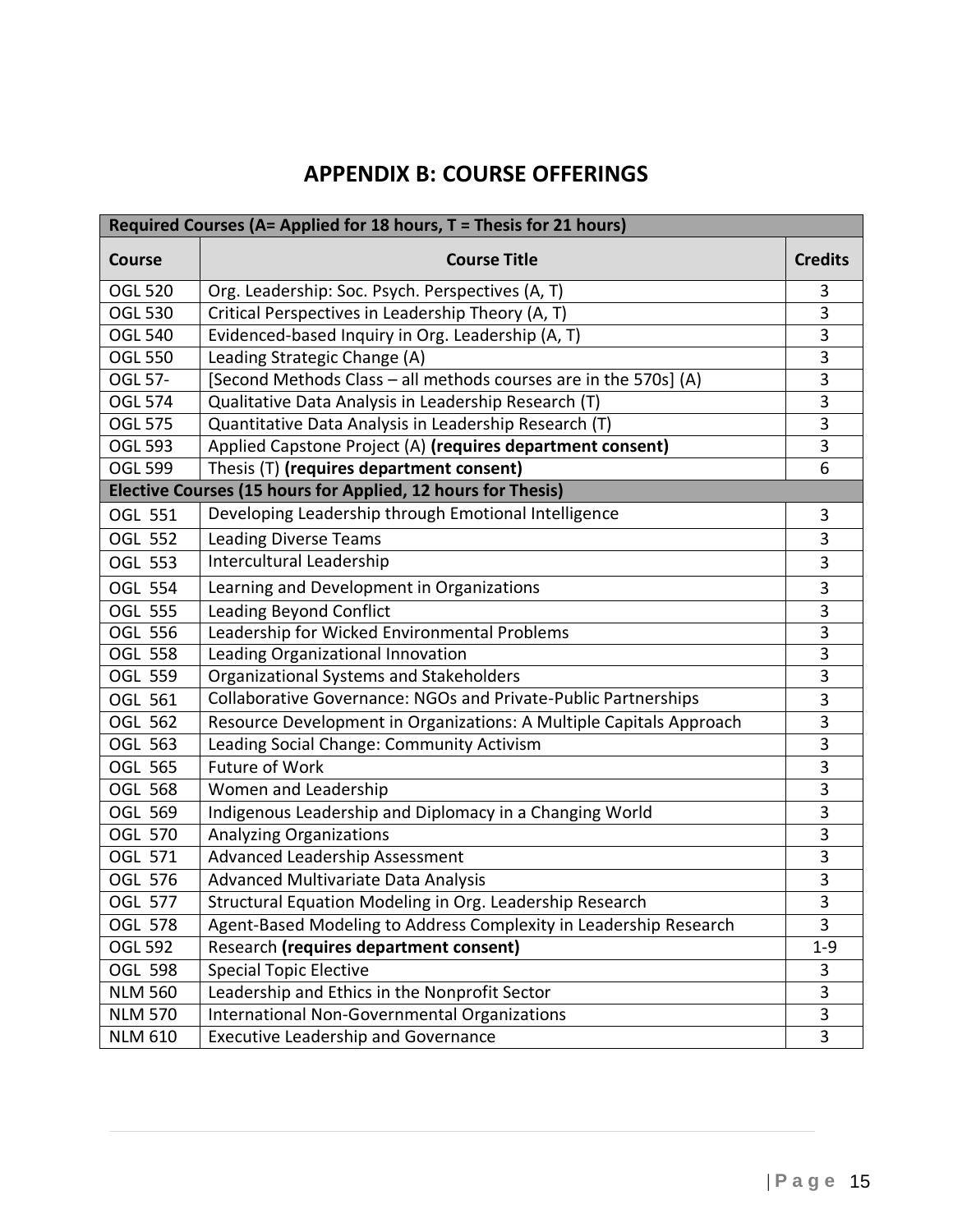#### **Total required credit hours – 33 credits**

| <b>COURSE DESCRIPTIONS</b> |                                                                                                                                                                                                                                                                                                                                                                                                                                                                                                                                                                                                                                                                                                                                                                                                                                                                                                                                                                                                                             |                |  |
|----------------------------|-----------------------------------------------------------------------------------------------------------------------------------------------------------------------------------------------------------------------------------------------------------------------------------------------------------------------------------------------------------------------------------------------------------------------------------------------------------------------------------------------------------------------------------------------------------------------------------------------------------------------------------------------------------------------------------------------------------------------------------------------------------------------------------------------------------------------------------------------------------------------------------------------------------------------------------------------------------------------------------------------------------------------------|----------------|--|
|                            | <b>REQUIRED COURSES</b>                                                                                                                                                                                                                                                                                                                                                                                                                                                                                                                                                                                                                                                                                                                                                                                                                                                                                                                                                                                                     |                |  |
| <b>Course</b>              | <b>Course Title</b>                                                                                                                                                                                                                                                                                                                                                                                                                                                                                                                                                                                                                                                                                                                                                                                                                                                                                                                                                                                                         | <b>Credits</b> |  |
| <b>OGL</b><br>520          | Org. Leadership: Soc. Psych. Perspectives<br>Social psychology is defined by the social influence that all people have on the<br>beliefs, feelings, and behavior of others. This course is a graduate-level study of<br>social influences, the behavioral ramifications associated with the psychology of<br>social processes and the ramifications for organizations and organizational<br>leadership. The foundations of the field of social psychology, methodological<br>approaches, interdisciplinary perspectives and application-oriented ideas and<br>innovations form the basis for this course that integrates scholarship and applied<br>social psychology to gain an enhanced perspective on the social influences<br>associated with organizational and interpersonal behavior. From a leadership<br>perspective, the course explores ideas as diverse as interpersonal influence,<br>attitude formation and differentiation, stereotyping and prejudice, attraction,<br>persuasion, obedience and aggression. | 3              |  |
| <b>OGL</b><br>530          | <b>Critical Perspectives in Leadership Theory</b><br>This course engages the normative and epistemological underpinnings of many of<br>the theories of organizational leadership studies. This critical engagement explores<br>how assumptions about leadership and leadership theories may challenge or<br>reinforce, overtly or not, oppressive social relations. It also seeks to place<br>leadership studies as an academic field in a broader social, political, cultural and<br>ethical context to best address the embedded assumptions in leadership relations.                                                                                                                                                                                                                                                                                                                                                                                                                                                     | $\overline{3}$ |  |
| OGL<br>540                 | <b>Evidenced-based Inquiry in Org. Leadership</b><br>This course focuses on the qualitative and quantitative research methods that are<br>commonly used to assess organizations. The course will explore how best to frame<br>organizational assessments and explore possible methodological choices for<br>assessment design. Both quantitative designs and qualitative approaches to<br>organizational assessment will be discussed. The course focuses on planning<br>assessments, making informed research decisions, understanding the ethical<br>implications of organizational assessment, carrying out research and reporting<br>findings.                                                                                                                                                                                                                                                                                                                                                                          | $\overline{3}$ |  |
| OGL<br>550                 | <b>Leading Organizational Change</b><br>Organizations are a combination of structures, processes, and relationships that<br>bring people together to achieve a common goal. However, organizations do not<br>operate in isolation—they are embedded in complex social, political, and financial<br>contexts. Leadership requires individuals to discern and balance competing<br>demands and tensions inherent in organizations. This course provides an overview<br>of organizational theories to help leaders understand and be effective in these<br>contexts. By looking at organizations through metaphorical lenses such as<br>machines, brains, and organisms, students will learn how to create new options<br>for organizational success in ever-changing operating environments. Students will<br>also apply theories to case studies to develop insights and innovative approaches                                                                                                                               | $\overline{3}$ |  |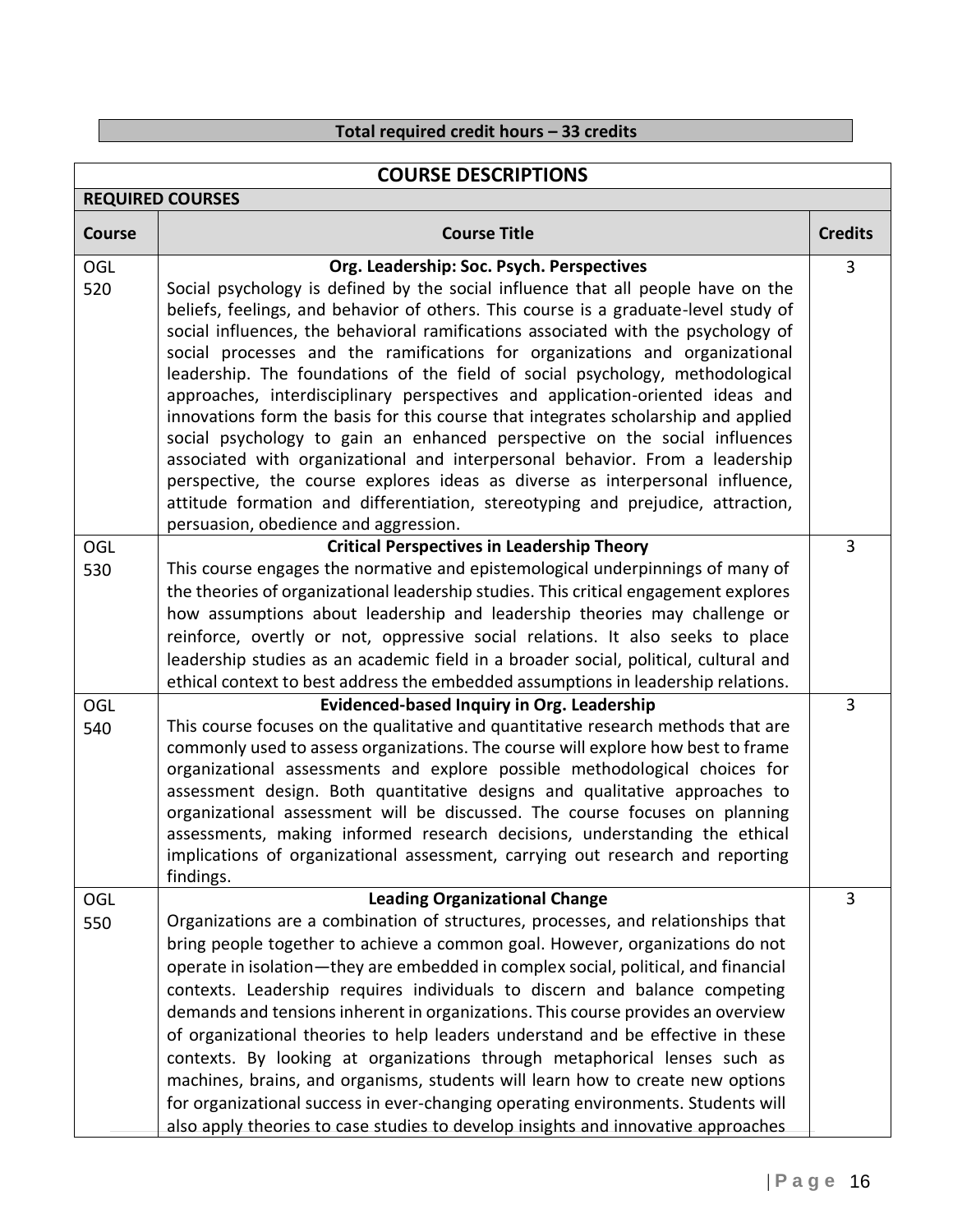|            | to organizational change. A student deliverable of this course will be the creation                                         |                |
|------------|-----------------------------------------------------------------------------------------------------------------------------|----------------|
|            | of a plan to map out the students' capstone project in preparation for OGL 593.                                             |                |
| <b>OGL</b> | <b>Second Methods Class for Capstone Students</b>                                                                           | $\overline{3}$ |
| $57 -$     | Any other course in the 570s fulfills this requirement                                                                      |                |
|            |                                                                                                                             |                |
|            |                                                                                                                             |                |
| <b>OGL</b> | <b>Applied Capstone</b>                                                                                                     | $\overline{3}$ |
| 593        | Students in the applied project culminating experience will complete a project that                                         |                |
|            | emphasizes the practices of organizational leadership. It will ask students to draw                                         |                |
|            | on the coursework they have taken for a case study of an organization of their                                              |                |
|            | choosing, where they will identify the scope of the problem, the intervention to be                                         |                |
|            | undertaken, and the results of the intervention.                                                                            |                |
| <b>OGL</b> | Qualitative Data Analysis in Leadership Research<br>Students learn research design and research methods in leadership using | 3              |
| 574        | qualitative approaches.                                                                                                     |                |
|            | (PREREQUISITE: OGL 540)                                                                                                     |                |
| OGL        | Quantitative Data Analysis in Leadership Research                                                                           | $\overline{3}$ |
| 575        | The objectives of this course are to provide a broad understanding of the                                                   |                |
|            | theoretical and methodological issues involved in basic data analysis in leadership                                         |                |
|            | research. As such, this course aims to expose students to the assumptions,                                                  |                |
|            | principles and applications of basic quantitative research methods and analytical                                           |                |
|            | techniques, such as t-test, ANOVA and simple regression. This course uses the SPSS                                          |                |
|            | statistical software.                                                                                                       |                |
|            | (PREREQUISITE: OGL 540)                                                                                                     |                |
| <b>OGL</b> | <b>Research Hours</b>                                                                                                       | 3              |
| 592        | <b>Requires Department Consent</b>                                                                                          |                |
| <b>OGL</b> | <b>Thesis</b>                                                                                                               | 6              |
| 599        | <b>Requires Department Consent</b>                                                                                          |                |

| <b>COURSE DESCRIPTIONS</b><br>(continued) |                                                                                                                                                                                                                                                                                                                                                                                                                                                                                                                               |                |  |
|-------------------------------------------|-------------------------------------------------------------------------------------------------------------------------------------------------------------------------------------------------------------------------------------------------------------------------------------------------------------------------------------------------------------------------------------------------------------------------------------------------------------------------------------------------------------------------------|----------------|--|
|                                           | ELECTIVE (551 - 569) & METHODOLOGY (570s) COURSES                                                                                                                                                                                                                                                                                                                                                                                                                                                                             |                |  |
| Course                                    | <b>Course Title</b>                                                                                                                                                                                                                                                                                                                                                                                                                                                                                                           | <b>Credits</b> |  |
| <b>OGL</b>                                | Developing Leadership Through Emotional Intelligence (Coming Fall 2022)                                                                                                                                                                                                                                                                                                                                                                                                                                                       | 3              |  |
| 551                                       | This course will encourage greater knowledge of yourself through personal<br>reflection, participation in experiential activities and numerous opportunities to<br>make sense of your discoveries. All of this will occur within the context of expanding<br>your knowledge of leadership skills and abilities. You are encouraged to take every<br>opportunity to learn about you and bring your insights to bear in our classroom<br>discussions. The goal of this course is to shape the leader within you so that you are |                |  |
|                                           | best positioned to lead in all areas of your life. Over the next few weeks, we will                                                                                                                                                                                                                                                                                                                                                                                                                                           |                |  |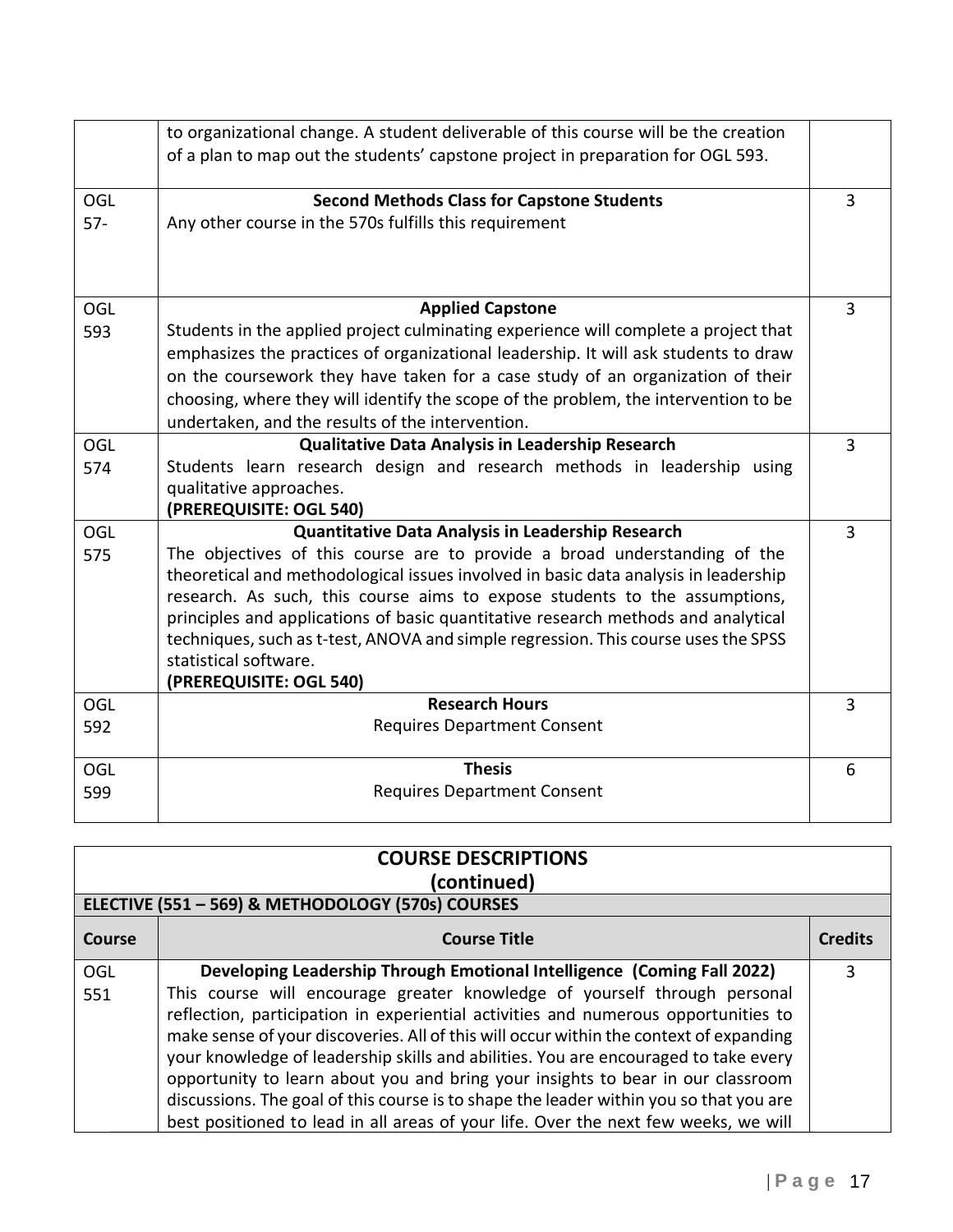|     | explore the essential knowledge, abilities, and values relevant to effective              |                |
|-----|-------------------------------------------------------------------------------------------|----------------|
|     | leadership. By the end of this course you will have a greater understanding of your       |                |
|     | own leadership style and developmental plan for acquiring new leadership related          |                |
|     | knowledge and abilities throughout your career.                                           |                |
| OGL | <b>Leading Diverse Teams</b>                                                              | 3              |
| 552 | This course is designed to help you build more effective working relationships and        |                |
|     | to improve your ability to lead, influence, cooperate and work effectively with           |                |
|     | others in today's increasingly team-oriented organizations. This is an experiential       |                |
|     | course that may differ from previous courses you have taken. At the center of the         |                |
|     | course is an intensive, unstructured learning group experience. The primary               |                |
|     | educational tool in this class will be your experience in a group (in this class referred |                |
|     | to as a T-Group or Training Group). Other educational resources in this class will be     |                |
|     | readings, brief theory discussions, personal journals and a personal reflection paper     |                |
|     | after the class sessions conclude. These will be fundamental for helping you to           |                |
|     | frame your learning group experience and for facilitating your learning. The              |                |
|     | emphasis of this course is on learning about oneself in the context of others based       |                |
|     | on the here-and-now experience of the group.                                              |                |
| OGL | <b>Intercultural Leadership</b>                                                           | 3              |
| 553 | In today's increasingly global and interconnected world it is important for leaders       |                |
|     | to understand the role that culture plays in one's leadership and communication           |                |
|     | style. Through this course students will obtain the knowledge and skills necessary        |                |
|     | to lead in culturally diverse environments. Through readings, discussions, video and      |                |
|     | interactive simulations, this course will help students to gain a concrete                |                |
|     | understanding of a variety of leadership and communication styles that are found          |                |
|     | throughout the world. Students will also increase their intercultural competencies        |                |
|     | and global awareness.                                                                     |                |
| OGL | <b>Learning and Development in Organizations</b>                                          | 3              |
| 554 | The course focuses on adult learning interventions and professional development           |                |
|     | within the context of a learning organizational setting. Motivation and adult             |                |
|     | learning, current neuroscience, Bohm dialogue and instructional design are                |                |
|     | integrated into the course. Students will develop the knowledge and skills needed         |                |
|     | to plan, design, develop, implement and evaluate adult learning interventions             |                |
|     | (materials, courses, curricula, programs) within different forms of organizations.        |                |
| OGL | <b>Leading Beyond Conflict (Coming Spring 2022)</b>                                       | 3              |
| 555 | Today's leaders are increasingly confronted with conflicts that escalate into issues      |                |
|     | that could result in costly litigation. The course will comprise of a review and          |                |
|     | analysis of contemporary methods of alternative dispute resolution, including             |                |
|     | arbitration, negotiation and mediation, with a strong focus on mediation. Through         |                |
|     | this course, students will learn about the alternatives to costly litigation and          |                |
|     | develop working strategies to take advantage of these alternatives.                       |                |
| OGL | <b>Leadership for Wicked Environmental Problems</b>                                       | $\overline{3}$ |
| 556 | The world overwhelmingly needs leaders who understand how human well-being                |                |
|     | depends on the health and continued existence of the natural world. We need               |                |
|     | leaders who have the vision, courage and tenacity to create a sustainable future.         |                |
|     | Environmental leadership promotes a societal change such that we move away                |                |
|     | from the perspective where economic growth is valued and takes precedence                 |                |
|     | above all to one that recognizes, and appreciates, the limits and value of natural        |                |
|     |                                                                                           |                |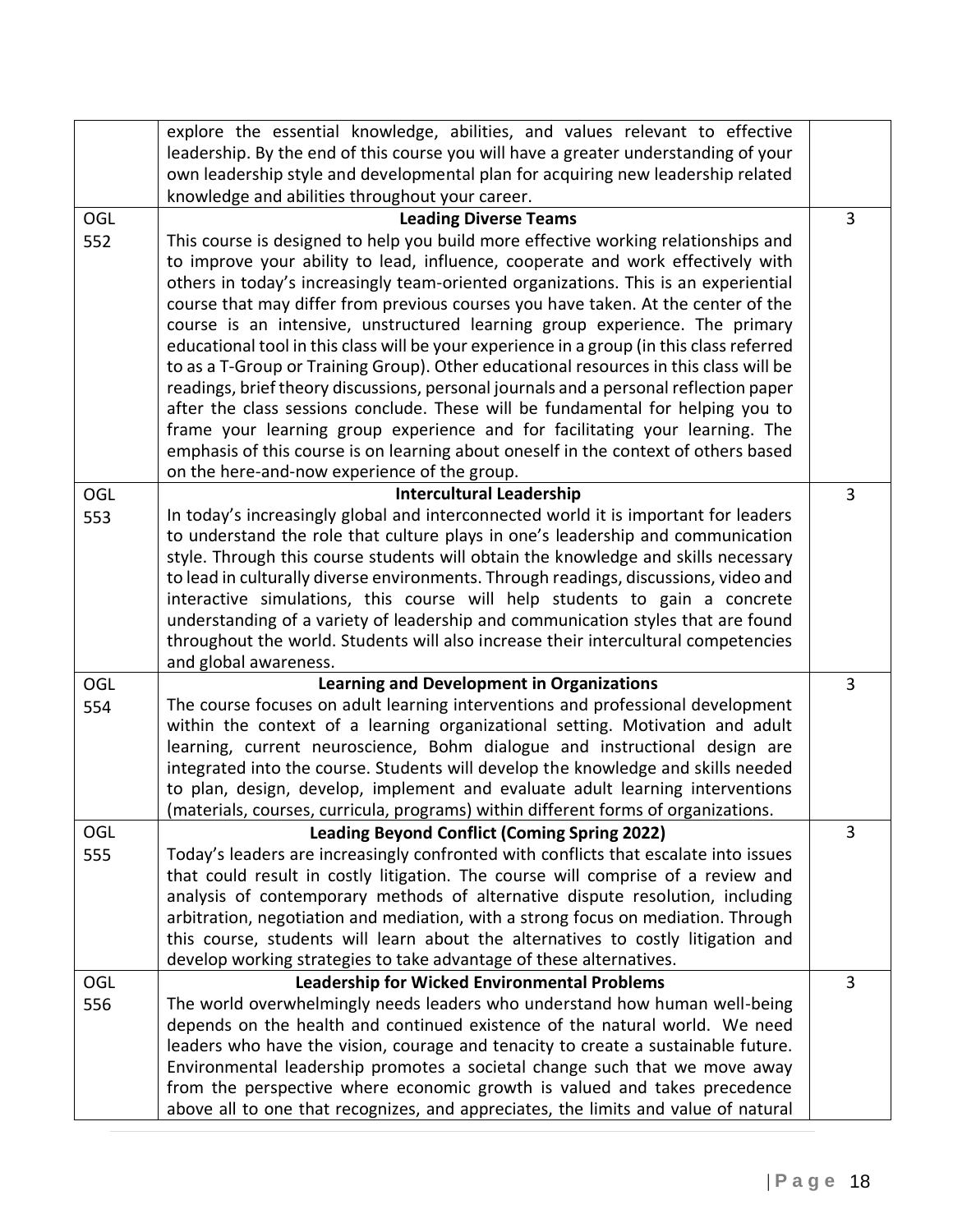|            | resources in our environment. The environmental challenges that we are faced with<br>today (e.g. changing climate, sustainable food systems, renewable energy systems,<br>deforestation, environmental justice to name a few) are described now as<br>"wicked." Wicked problems are difficult to explain, plainly define, have no one<br>solution, and are often the result of other indefinable problems. Environmental<br>leadership focuses on influencing followers to jointly and creatively confront these<br>wicked challenges. Addressing these systemic problems requires a significantly<br>different way of relating to the world around us. In this course we will examine<br>how leadership theory and practice can respond to the epidemic of environmental<br>decay. All people at all levels of society have the potential to be environmental<br>leaders and inspire others to engage in collective action to ensure the survival of<br>our planet. |                |
|------------|----------------------------------------------------------------------------------------------------------------------------------------------------------------------------------------------------------------------------------------------------------------------------------------------------------------------------------------------------------------------------------------------------------------------------------------------------------------------------------------------------------------------------------------------------------------------------------------------------------------------------------------------------------------------------------------------------------------------------------------------------------------------------------------------------------------------------------------------------------------------------------------------------------------------------------------------------------------------|----------------|
| OGL<br>558 | <b>Leading Organizational Innovation</b><br>Every modern organization, regardless of sector or mission, must have leaders who<br>understand the impacts of continuous innovation on organizational success and<br>sustainability. Students will develop an understanding of the levels at which<br>innovation occurs in organizations, the impact of various leadership behaviors on<br>organizational innovation, make connections among organizational structures,<br>processes, and procedures that foster innovation in organizations, and develop<br>conceptual models from the literature.                                                                                                                                                                                                                                                                                                                                                                     | 3              |
| OGL<br>559 | Organizational Systems and Stakeholders (Coming Fall 2023)<br>Every modern organization, regardless of sector or mission, must have leaders who<br>understand the impacts of systems and stakeholders on organizational success and<br>sustainability. Students will develop an understanding of complex interactions<br>inherent in systems, an appreciation of the impact of stakeholders on<br>organizations, and develop conceptual models from the literature to analyze and<br>address stakeholder issues.                                                                                                                                                                                                                                                                                                                                                                                                                                                     | 3              |
| OGL<br>561 | <b>Collaborative Governance: NGOs and Private-Public Partnerships</b><br>This course will expose students to the opportunities and challenges of the non-<br>market, non-state realm of nongovernmental organizations and how they facilitate<br>private-public partnerships. It will assess the realm of action, appropriateness of<br>their missions and where they find their limitations. This course necessarily will<br>require students to think globally and consider the roles of various actors of civil<br>society with a critical eye.                                                                                                                                                                                                                                                                                                                                                                                                                   | $\overline{3}$ |
| OGL<br>562 | Resource Development in Orgs: A Multiple Capitals Approach<br>Many types of resources are needed for organizations to achieve long-term<br>sustainability. This course surveys various capital resources firms need to succeed.<br>Students will learn about tools such as the International Integrated Reporting<br>Council's six capitals framework (financial, manufactured, intellectual, human,<br>social, natural) and theories that undergird these models. Through readings, case<br>studies, and assignments, students will learn about the process of value creation;<br>the relationship between resources and an organization's business model; how the<br>various forms of capital can be measured and reported; and what leaders can do to<br>intentionally develop multiple forms of capital in a way that creates financial<br>returns for the organization.                                                                                         | $\overline{3}$ |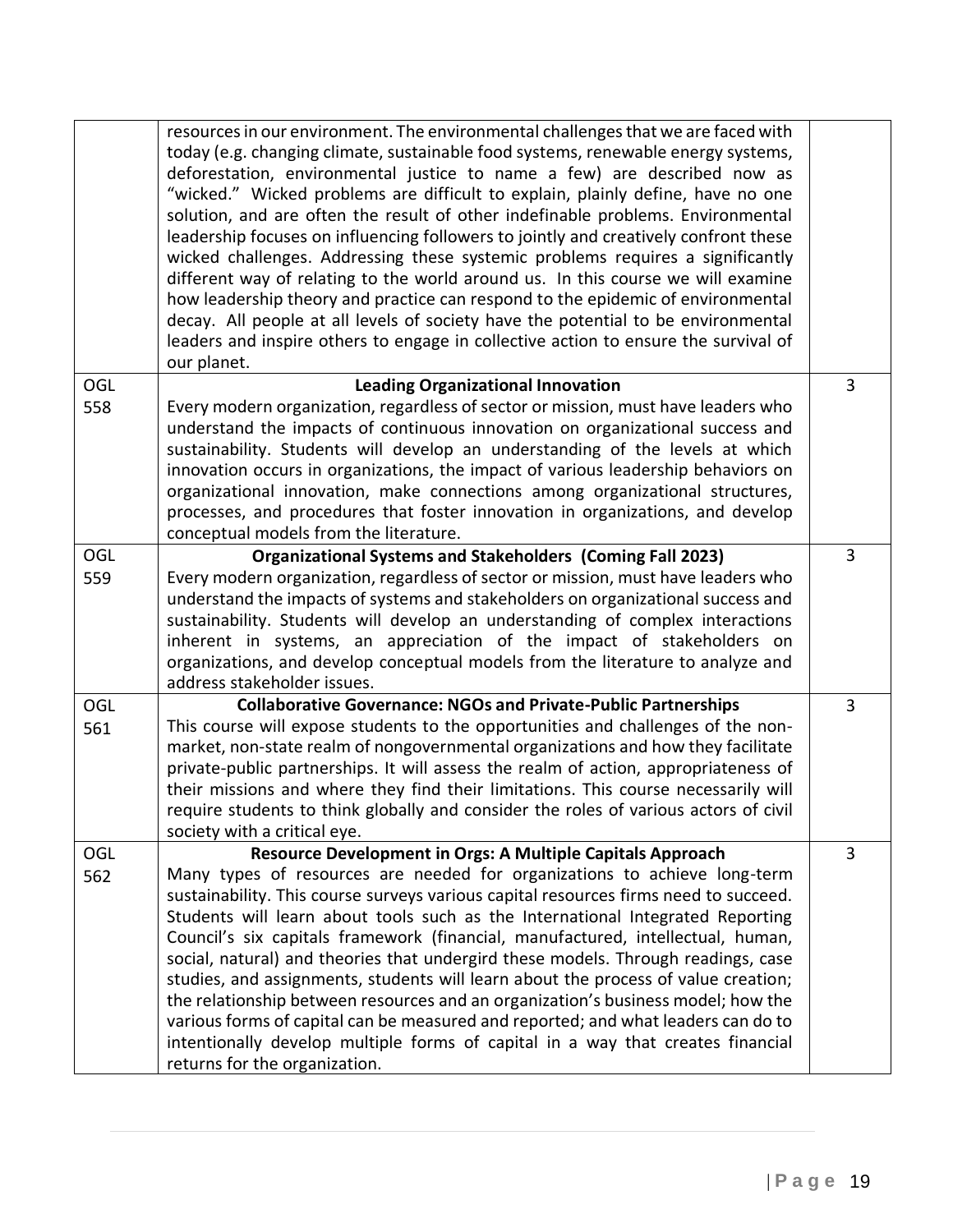| <b>OGL</b><br>563 | <b>Leading Social Change: Community Activism</b><br>This course focuses on methods used to reform social, cultural or political norms,<br>beginning at the local level and connecting with movements for broader social<br>change. Grassroots movements arise on all sides of the political spectrum, and local<br>movements can unite activists around common goals despite larger ideological<br>differences. The term "grassroots" is a misnomer, however, in that it implies the<br>lack of leaders or of institutional support, whereas in reality, leaders attempting to<br>change society must learn to network with a variety of stakeholders, from the level<br>of individual neighbors to political leaders and large institutions. Students look<br>critically and creatively at the ways local leaders have worked on a daily basis to<br>promote community-based causes, in order to become more effective local<br>activists, organizers, and civic and community leaders. | 3 |
|-------------------|------------------------------------------------------------------------------------------------------------------------------------------------------------------------------------------------------------------------------------------------------------------------------------------------------------------------------------------------------------------------------------------------------------------------------------------------------------------------------------------------------------------------------------------------------------------------------------------------------------------------------------------------------------------------------------------------------------------------------------------------------------------------------------------------------------------------------------------------------------------------------------------------------------------------------------------------------------------------------------------|---|
| OGL<br>565        | The Future of Work<br>This course focuses on the dynamic nature of work, labor, and occupations related<br>to social and technological change, the impacts on workers, management, and<br>society. New and changing occupations and leadership roles related to new<br>economies of scale are also addressed.                                                                                                                                                                                                                                                                                                                                                                                                                                                                                                                                                                                                                                                                            | 3 |
| OGL<br>568        | <b>Women and Leadership</b><br>This course is designed for students who want to increase their understanding of<br>how gender is produced, operationalized, and reified in the workplace. The content<br>of the course is specific to the role of women at work and in leadership. An<br>emphasis is placed on understanding the reproduction of gender inequality with a<br>focus on how commonly shared beliefs about gender and other social categories<br>operate through interaction to differentially affect the experiences of men and<br>women in ways that often disadvantage women. Despite majority representation<br>across a range of public and private sectors, women continue to be visibly absent<br>from leadership roles. Although some purport that progress has been made to<br>narrow the existing leadership gap for women, more men than women achieve<br>leadership roles and assume these positions at a faster pace than their female<br>counterparts.        | 3 |
| <b>OGL</b><br>569 | Indigenous Leadership and Diplomacy in a Changing World (Coming Fall 2025)<br>This course offers critical insights into how indigenous peoples around the world<br>have responded to challenging issues in both historical and contemporary contexts.<br>By drawing from case studies, primary source materials, and emerging scholarship<br>on indigenous leadership and diplomacy, we will examine the diverse strategies and<br>approaches employed by indigenous communities at the local, national, and<br>international levels in order to protect (or reclaim) their cultures, political<br>autonomy, land rights, natural resources, economic self-determination, and public<br>discourse and heritage management.                                                                                                                                                                                                                                                               | 3 |
| OGL<br>598        | Special Topic Omnibus (Offered on special occasions)<br>These one-time special topics electives will be offered periodically based on<br>instructor interest and student demand.                                                                                                                                                                                                                                                                                                                                                                                                                                                                                                                                                                                                                                                                                                                                                                                                         | 3 |
| <b>OGL</b><br>570 | <b>Analyzing Organizations</b><br>This course focuses on the qualitative and quantitative research methods that are<br>commonly used to assess organizations. The course will explore how best to frame<br>organizational assessments and explore possible methodological choices for                                                                                                                                                                                                                                                                                                                                                                                                                                                                                                                                                                                                                                                                                                    | 3 |